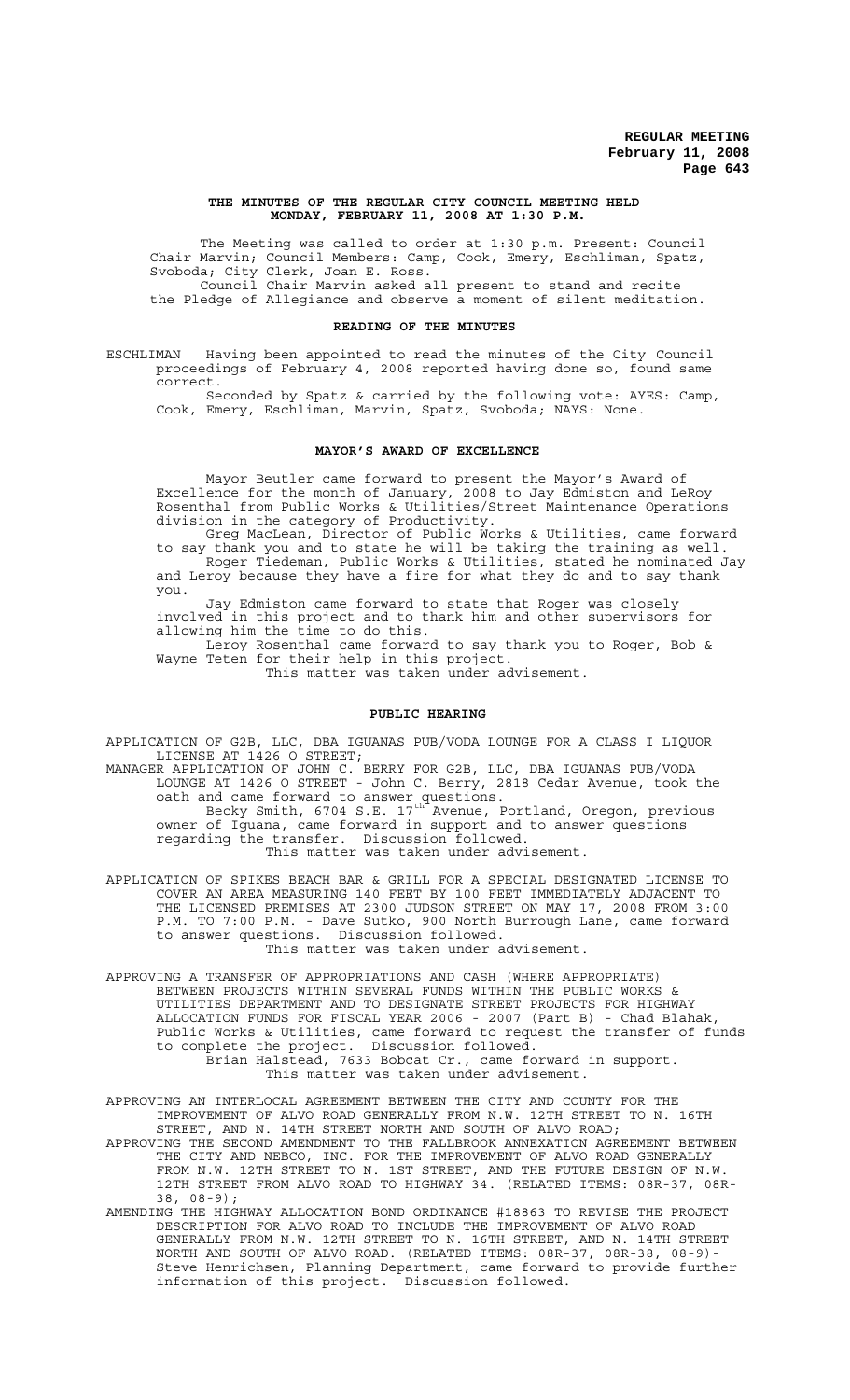> Scott Cockerill, Public Works & Utilities Dept., was available for questions. Mark Hunzeker, 600 Wells Fargo Center, 1248 O Street, came forward representing Steve Keene & Michael Williams, to request approval. Kyle Fisher, Chamber of Commerce, came forward in support. Discussion followed. This matter was taken under advisement.

AMENDING RESOLUTION NO. A-70031 ADOPTED ON APRIL 15, 1985 TO WAIVE THE REQUIREMENT THAT SUBDIVISION OF THE PROPERTY BE ACCOMPLISHED BY THE CITY'S FORMAL PLATTING PROCEDURES WHEN A STREET IS NEEDED WITHIN THE AREA OF THE PROPOSED LOTS IN ORDER TO ALLOW FOR THE ADMINISTRATIVE SUBDIVISION OF PROPERTY GENERALLY LOCATED AT SHAMROCK ROAD AND SOUTH 70TH STREET - Mark Hunzeker, 600 Wells Fargo Center, 1248 O Street, came forward to state an e-mail was received requesting this item be delayed for two weeks and he is in agreement with this request. Discussion followed.

Bill Austin, Erickson & Sederstrom, 301 S. 13<sup>th</sup> St., Ste. 400, came forward in agreement with the request as well. This matter was taken under advisement.

AUTHORIZING THE LINCOLN CHILDREN'S MUSEUM TO SUBLET 26,433 SQ. FT. OF SPACE TO THE NEBRASKA STATE HISTORICAL SOCIETY FOR GENERAL OFFICE AND STORAGE SPACE FOR A THREE-YEAR PERIOD - Lynn Johnson, Director of Parks & Recreation, came forward to provide information. Discussion followed. This matter was taken under advisement.

APPROVING AN AGREEMENT BETWEEN THE CITY AND THE NEBRASKA DEPARTMENT OF ROADS SO THAT FEDERAL AND STATE FUNDING MAY BE USED FOR THE CONSTRUCTION AND CONSTRUCTION ENGINEERING OF THE SAFETY IMPROVEMENT PROJECT AT SUPERIOR STREET AND I-180 EAST RAMP - Chad Blahak, Public Works & Utilities, stated this would authorize the Mayor to use Federal Safety Funds at Superior Street and I-180 East Ramp.

This matter was taken under advisement.

APPROVING THE DEADMANS RUN 100-YEAR FLOODPRONE AREAS AND REVISED FLOODWAY AS THE BEST AVAILABLE INFORMATION FOR LOCAL FLOOD REGULATION PURPOSES;

COMP. PLAN AMENDMENT 07002 - AMENDING THE 2030 LINCOLN CITY/LANCASTER COUNTY COMPREHENSIVE PLAN TO ADD THE DEADMANS RUN WATERSHED MASTER PLAN TO THE LIST OF SUB-AREA PLANS IN THE PLAN IMPLEMENTATION SECTION AND TO THE LIST OF APPROVED WATERSHED STUDIES IN THE UTILITIES SECTION OF THE COMPREHENSIVE PLAN - Nicole Fleck-Tooze, Public Works & Utilities, came forward to introduce Devin Biesecker to make a presentation. Devin Biesecker, Watershed Management Engineer, came forward to give an overview of Deadmans Run Watershed Master Plan. Discussion

followed. Pat O'Neill, Project Manager and EDM Consulting Engineer, came forward to present information on the project. Discussion followed.

Glen Johnson, Natural Resource District, came forward with funding information. Discussion followed.

John Cariotto, 6310 Mesaverde, came forward in opposition. Discussion followed.

Marc Fahleson, 1201 Lincoln Mall, came forward representing Lincoln Lutheran Middle & High School in a neutral position. He presented two primary issues of concern with being able to maximize the use of their property.

Scott Ernstmeyer, 110 N. 56<sup>th</sup> Street, came forward representing Lincoln Lutheran Association to share further information. Discussion followed.

Roger Lott, 6406 Chesterfield Ct., came forward to express concerns of this project. Discussion followed.

Dan Steinkruger, 8140 Sanborn Dr., came forward as a Board Member of NRD & on the Advisory Board of this study asking this to be approved. Discussion followed.

Barbara Standley, 3813 Madison Avenue, came forward in support. Russell Miller, no address given, came forward representing Lincoln Neighborhood Alliance in support. Discussion followed.

Jennifer Buxton, 2121 N. 27<sup>th S</sup>treet, Neighborworks Lincoln, came forward in support. Discussion followed.

Jim Cook, 5119 Huntington, University Place, came forward in support.

Stefan Gaspar, 3100 S. 72nd St., came forward in opposition. Discussion followed.

Nicole Fleck-Tooze came forward for rebuttal. Pat O'Neill came forward for rebuttal.

Devin Biesecker came forward for rebuttal. Discussion followed. This matter was taken under advisement.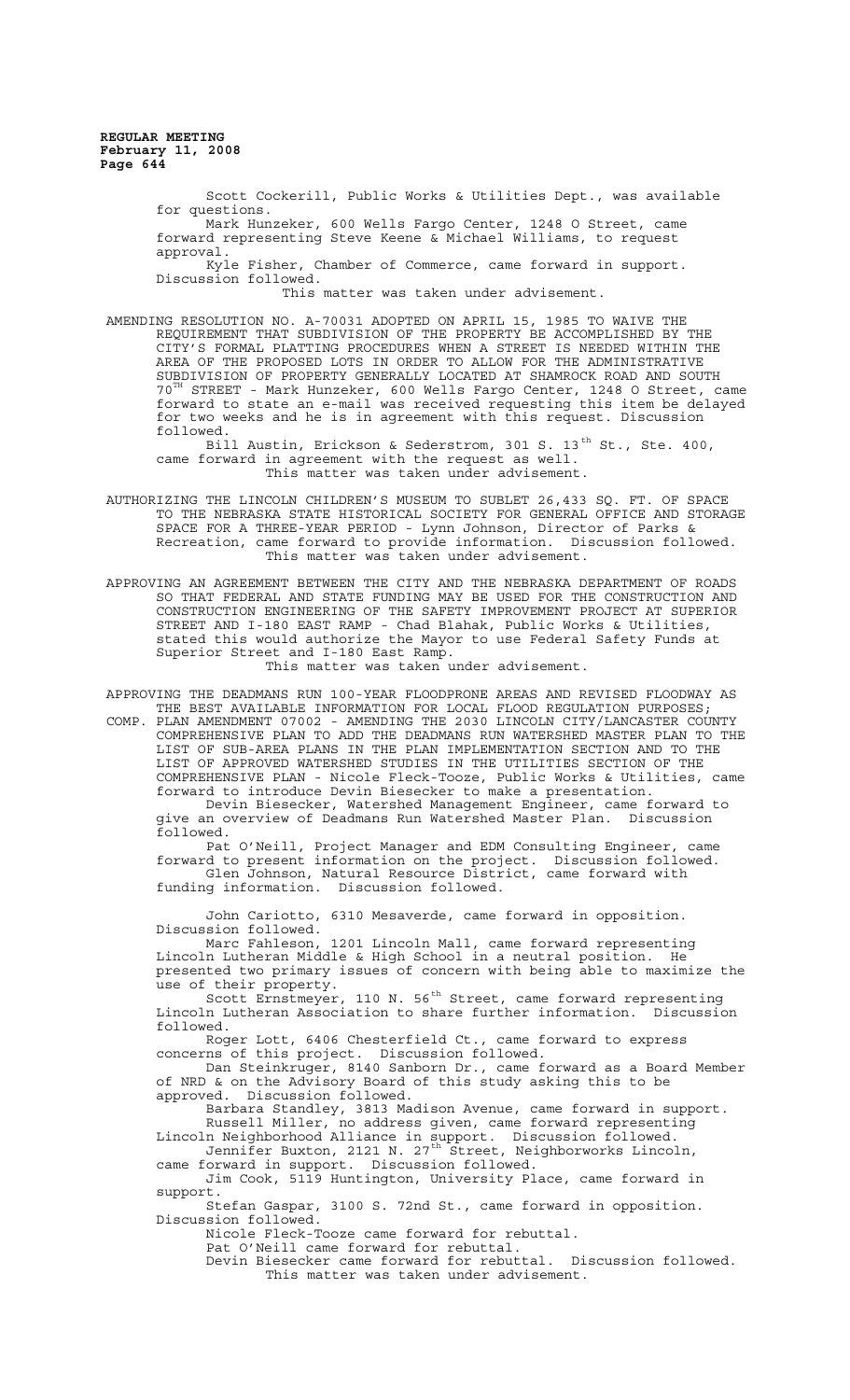AMENDING RESOLUTION A-84406 APPROVING SPECIAL PERMIT NO. 872F, TO EXPAND THE BOUNDARIES OF THE FIRETHORN COMMUNITY UNIT PLAN AND TO ADD 95 SINGLE FAMILY RESIDENTIAL LOTS, BY DELETING THE REQUIREMENT THAT THE PERMITTEE REVISE THE SITE PLAN TO SHOW A CONNECTION TO PIONEERS BOULEVARD PRIOR TO RECEIVING BUILDING PERMITS - Marc Palmer, Olsson Associates came forward to state this is just a clean-up process. Mark Wible, 9301 Firethorn Ln., developer of Firethorn and owner of Firethorn Golf Course was available for questions. This matter was taken under advisement.

**TOOK BREAK 4:11 P.M. RECONVENED 4:25 P.M.**

#### **\*\* END OF PUBLIC HEARING \*\***

Deputy City Clerk Teresa Meier conducted the voting session. City Clerk Joan Ross left the meeting.

# **COUNCIL ACTION**

## **LIQUOR RESOLUTIONS**

APPLICATION OF G2B, LLC, DBA IGUANAS PUB/VODA LOUNGE FOR A CLASS I LIQUOR LICENSE AT 1426 O STREET - CLERK read the following resolution,

introduced by Jon Camp, who moved its adoption for approval: A-84719 BE IT RESOLVED by the City Council of the City of Lincoln,  $A-84719$  BE<br>Nebraska:

That after hearing duly had as required by law, consideration of the facts of this application, the Nebraska Liquor Control Act, and the pertinent City ordinances, the City Council recommends that the application of G2B, LLC dba Iguanas Pub/Voda Lounge for a Class "I" liquor license at 1426 O Street, Lincoln, Nebraska, for the license period ending April 30, 2008, be approved with the condition that the premise complies in every respect with all city and state regulations. The City Clerk is directed to transmit a copy of this resolution to the Nebraska Liquor Control Commission.

Introduced by Jon Camp Seconded by Svoboda & carried by the following vote: AYES: Camp, Cook, Emery, Eschliman, Marvin, Spatz, Svoboda; NAYS: None.

MANAGER APPLICATION OF JOHN C. BERRY FOR G2B, LLC, DBA IGUANAS PUB/VODA LOUNGE AT 1426 O STREET - CLERK read the following resolution,

introduced by Jon Camp, who moved its adoption for approval: A-84720 WHEREAS, G2B, LLC dba Iguanas Pub/Voda Lounge located at 1426 O Street, Lincoln, Nebraska has been approved for a Retail Class "I" liquor license, and now requests that John C. Berry be named manager; WHEREAS, John C. Berry appears to be a fit and proper person to

manage said business.

NOW, THEREFORE, BE IT RESOLVED by the City Council of the City of Lincoln, Nebraska:

That after hearing duly had as required by law, consideration of the facts of this application, the Nebraska Liquor Control Act, and the pertinent City ordinances, the City Council recommends that John C. Berry be approved as manager of this business for said licensee. The City Clerk is directed to transmit a copy of this resolution to the Nebraska Liquor Control Commission.

Introduced by Jon Camp Seconded by Svoboda & carried by the following vote: AYES: Camp, Cook, Emery, Eschliman, Marvin, Spatz, Svoboda; NAYS: None.

APPLICATION OF SPIKES BEACH BAR & GRILL FOR A SPECIAL DESIGNATED LICENSE TO COVER AN AREA MEASURING 140 FEET BY 100 FEET IMMEDIATELY ADJACENT TO THE LICENSED PREMISES AT 2300 JUDSON STREET ON MAY 17, 2008 FROM 3:00 P.M. TO 7:00 P.M. - CLERK read the following resolution, introduced by Jon Camp, who moved its adoption for approval:

A-84721 BE IT RESOLVED by the City Council of the City of Lincoln, Nebraska:

That after hearing duly had as required by law, consideration of the facts of this application, the Nebraska Liquor Control Act, and the pertinent City ordinances, the City Council recommends that the application of Spikes Beach Bar & Grill for a Special Designated License to cover an area measuring 140 feet by 100 feet at 2300 Judson Street, Lincoln, Nebraska, on the 17th day of May, 2008, between the hours of 3:00 p.m. and 7:00 p.m., be approved with the condition that the premise complies in every respect with all City and State regulations and with the following requirements:

1. Identification to be checked, wristbands required on all parties wishing to consume alcohol.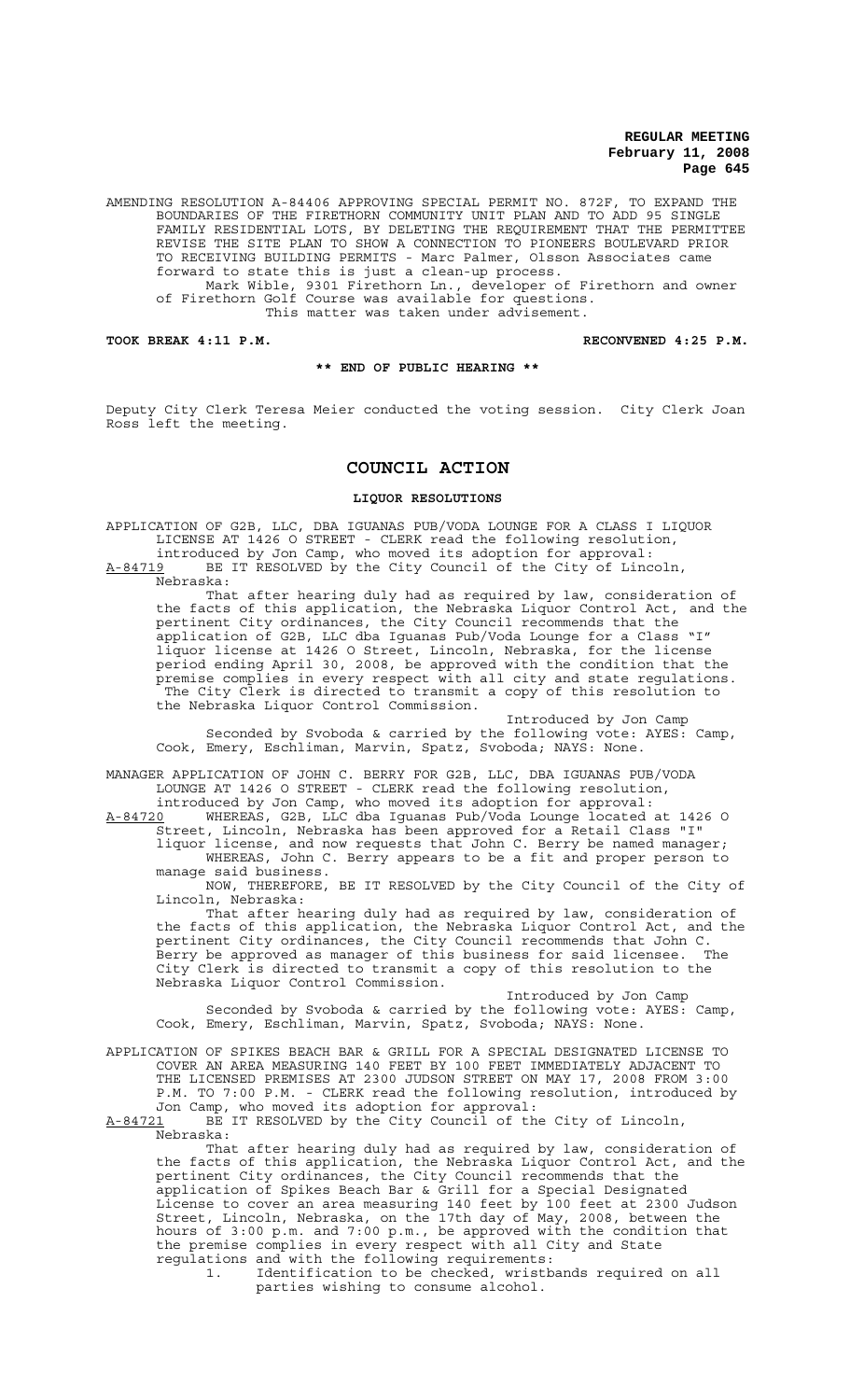- 2. Adequate security shall be provided for the event.<br>3. The area requested for the permit shall be separat
- The area requested for the permit shall be separated from the public by a fence or other means.
- 4. Responsible alcohol service practices shall be followed.
	- Introduced by Jon Camp

Seconded by Svoboda & carried by the following vote: AYES: Camp, Cook, Emery, Eschliman, Marvin, Spatz, Svoboda; NAYS: None.

# **ORDINANCES - 2ND READING & RELATED RESOLUTIONS (as required)**

APPROVING A TRANSFER OF APPROPRIATIONS AND CASH (WHERE APPROPRIATE) BETWEEN PROJECTS WITHIN SEVERAL FUNDS WITHIN THE PUBLIC WORKS & UTILITIES DEPARTMENT AND TO DESIGNATE STREET PROJECTS FOR HIGHWAY ALLOCATION FUNDS FOR FISCAL YEAR 2006 - 2007 (Part B). (1/8/07 - Project #902269, placed on pending, no date certain; all other projects approved)

#### APPROVING AN INTERLOCAL AGREEMENT BETWEEN THE CITY AND COUNTY FOR THE IMPROVEMENT OF ALVO ROAD GENERALLY FROM N.W. 12TH STREET TO N. 16TH STREET, AND N. 14TH STREET NORTH AND SOUTH OF ALVO ROAD. (RELATED ITEMS: 08R-37, 08R-38, 08-9)- PRIOR to reading:

COOK Moved to continue Public Hearing with Action on Bill No. 08R-37 to 3/3/08.

Seconded by Emery & carried by the following vote: AYES: Camp, Cook, Emery, Eschliman, Marvin, Spatz, Svoboda; NAYS: None.

- APPROVING THE SECOND AMENDMENT TO THE FALLBROOK ANNEXATION AGREEMENT BETWEEN THE CITY AND NEBCO, INC. FOR THE IMPROVEMENT OF ALVO ROAD GENERALLY FROM N.W. 12TH STREET TO N. 1ST STREET, AND THE FUTURE DESIGN OF N.W. 12TH STREET FROM ALVO ROAD TO HIGHWAY 34. (RELATED ITEMS: 08R-37, 08R-38, 08-9) (ACTION DATE: 2/11/08) - PRIOR to reading:
- COOK Moved to continue Public Hearing with Action on Bill No. 08R-38 to 3/3/08.

Seconded by Emery & carried by the following vote: AYES: Camp, Cook, Emery, Eschliman, Marvin, Spatz, Svoboda; NAYS: None.

- AMENDING THE HIGHWAY ALLOCATION BOND ORDINANCE #18863 TO REVISE THE PROJECT DESCRIPTION FOR ALVO ROAD TO INCLUDE THE IMPROVEMENT OF ALVO ROAD GENERALLY FROM N.W. 12TH STREET TO N. 16TH STREET, AND N. 14TH STREET NORTH AND SOUTH OF ALVO ROAD. (RELATED ITEMS: 08R-37, 08R-38, 08-9) (ACTION DATE: 2/25/08) - PRIOR to reading:
- COOK Moved to continue Public Hearing with Action on Bill No. 08-9 to 3/3/08.

Seconded by Emery & carried by the following vote: AYES: Camp, Cook, Emery, Eschliman, Marvin, Spatz, Svoboda; NAYS: None.

CLERK Read an ordinance, introduced by Robin Eschliman, amending Ordinance No. 18863 by amending Section 1 to revise the project description for Project No. 902270 to provide that the Alvo Road improvements shall be from N.W. 12th Street to N. 16th Street and to also provide for improvements to N. 14th Street; and by repealing Section 1 of Ordinance No. 18863 as hitherto existing, the second time.

# **PUBLIC HEARING RESOLUTIONS**

AMENDING RESOLUTION NO. A-70031 ADOPTED ON APRIL 15, 1985 TO WAIVE THE REQUIREMENT THAT SUBDIVISION OF THE PROPERTY BE ACCOMPLISHED BY THE CITY'S FORMAL PLATTING PROCEDURES WHEN A STREET IS NEEDED WITHIN THE AREA OF THE PROPOSED LOTS IN ORDER TO ALLOW FOR THE ADMINISTRATIVE SUBDIVISION OF PROPERTY GENERALLY LOCATED AT SHAMROCK ROAD AND SOUTH 70<sup>TH</sup> STREET - PRIOR to reading: STREET - PRIOR to reading:

CAMP Moved to delay Public Hearing and Action for two weeks to 2/25/08.

Seconded by Svoboda & carried by the following vote: AYES: Camp, Cook, Emery, Eschliman, Marvin, Spatz, Svoboda; NAYS: None.

AUTHORIZING THE LINCOLN CHILDREN'S MUSEUM TO SUBLET 26,433 SQ. FT. OF SPACE TO THE NEBRASKA STATE HISTORICAL SOCIETY FOR GENERAL OFFICE AND STORAGE SPACE FOR A THREE-YEAR PERIOD - PRIOR to reading:

SVOBODA Moved to amend Bill No. 08R-33 as follows: 1. Substitute the attached Sublease Agreement for the Sublease Agreement which was included with Bill No. 08R-33.

Seconded by Emery & carried by the following vote: AYES: Camp, Cook, Emery, Eschliman, Marvin, Spatz, Svoboda; NAYS: None.

CLERK Read the following resolution, introduced by Robin Eschliman, who moved its adoption:

A-84722 BE IT RESOLVED by the City Council of the City of Lincoln, Nebraska:

That the attached Agreement between the City and the Nebraska State Historical Society to allow for the sublease of approximately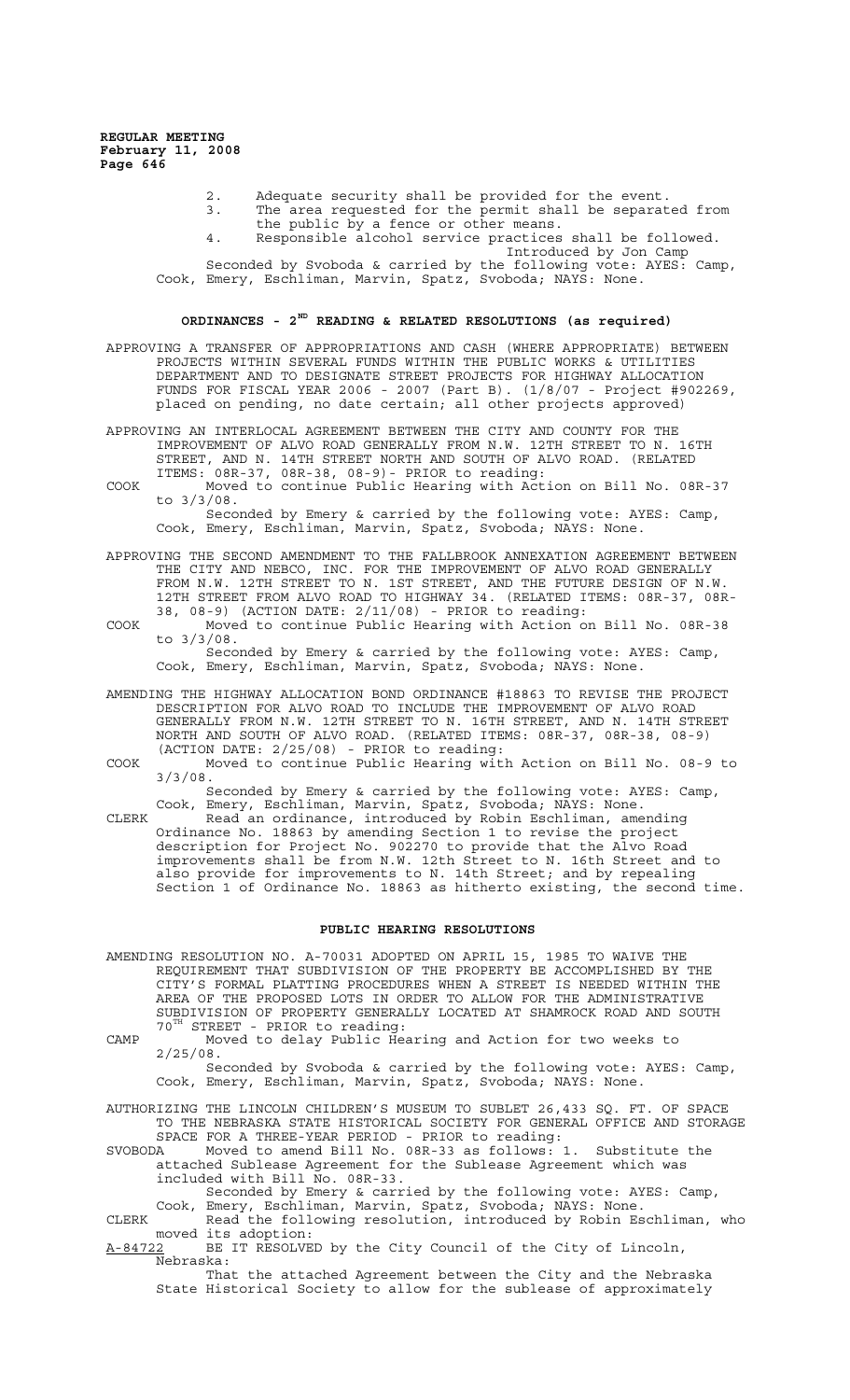26,433 square feet of space at the Lincoln Children's Museum, located at 1420 P Street for use by the State Historical Society, in accordance with the terms and conditions contained in said agreement, is hereby approved and the Mayor is authorized to execute the same on behalf of the City of Lincoln.

The City Clerk is directed to return the original Agreements to the Parks and Recreation Department for transmittal to the State Historical Society for execution by the State.

Introduced by Robin Eschliman Seconded by Svoboda & carried by the following vote: AYES: Camp, Cook, Emery, Eschliman, Marvin, Spatz, Svoboda; NAYS: None.

# APPROVING AN AGREEMENT BETWEEN THE CITY AND THE NEBRASKA DEPARTMENT OF ROADS SO THAT FEDERAL AND STATE FUNDING MAY BE USED FOR THE CONSTRUCTION AND CONSTRUCTION ENGINEERING OF THE SAFETY IMPROVEMENT PROJECT AT SUPERIOR STREET AND I-180 EAST RAMP - CLERK read the following resolution,

introduced by Robin Eschliman, who moved its adoption:<br>A-84723 BE IT RESOLVED by the City Council of the City o BE IT RESOLVED by the City Council of the City of Lincoln, Nebraska:

That the attached Agreement between the City of Lincoln and the State of Nebraska Department of Roads for Project No. HSIP-5254(8), State CN-12928, City Project No. 702620, for the construction and construction engineering of a Safety Improvement Project at Superior Street and I-180 East Ramp, in accordance with the terms and conditions contained in said Agreement, is hereby approved and the Mayor is authorized to execute the same on behalf of the City of Lincoln. The City Clerk is directed to return the executed copies of the

Agreement to the Public Works and Utilities Department, for transmittal and execution by the State Department of Roads. Introduced by Robin Eschliman

Seconded by Svoboda & carried by the following vote: AYES: Camp, Cook, Emery, Eschliman, Marvin, Spatz, Svoboda; NAYS: None.

APPROVING THE DEADMANS RUN 100-YEAR FLOODPRONE AREAS AND REVISED FLOODWAY AS THE BEST AVAILABLE INFORMATION FOR LOCAL FLOOD REGULATION PURPOSES - PRIOR to reading:

 CAMP Moved to place Bill No. 08R-35 on Pending indefinitely. Seconded by Emery.

CAMP Moved to Withdraw his motion. Seconded by Emery.

CLERK Read the following resolution, introduced by Robin Eschliman, who moved its adoption:<br>A-84724 WHEREAS, on J

WHEREAS, on January 9, 2006 the Lincoln City Council adopted text changes to Flood Standards for Existing Urban Areas; and

WHEREAS, the Flood Standards for Existing Urban Areas include the regulation of development in Floodprone Areas and revised Floodways as determined by hydrologic and hydraulic studies completed by the City of Lincoln or other governmental agency, or other acceptable source as approved by the City where this is the best available information; and

WHEREAS, the City is a Federal Emergency Management Agency (FEMA) cooperating technical partner and has contracted with a consultant to develop revised floodplain mapping for Deadmans Run as a component of the proposed Deadmans Run Watershed Master Plan which is a cooperative effort of the City and the Lower Platte South Natural Resources District;

WHEREAS, a licensed engineer has certified that the work was completed in compliance with the provisions contained in FEMA's Guidelines and Specifications for Flood Hazard Mapping Partners, and the City has submitted a Flood Insurance Rate Map Physical Map Revision application to FEMA for Deadmans Run; and

WHEREAS, identifying Floodprone Areas and Revised Floodways through the best available information is in the public interest and intended to protect the public health, safety, and welfare.

NOW, THEREFORE, BE IT RESOLVED by the City Council of the City of Lincoln, Nebraska:

That the Deadmans Run Floodprone Areas and revised Floodway, as shown on Attachment "A", are hereby adopted as the best available information and shall be used in any circumstance where this information is more restrictive than the FEMA Floodplain or Floodway until such time as the City of Lincoln adopts the revised FEMA Floodplain Map for Deadmans Run.

Introduced by Robin Eschliman Seconded by Svoboda & carried by the following vote: AYES: Camp, Cook, Emery, Marvin, Spatz, Svoboda; NAYS: Eschliman.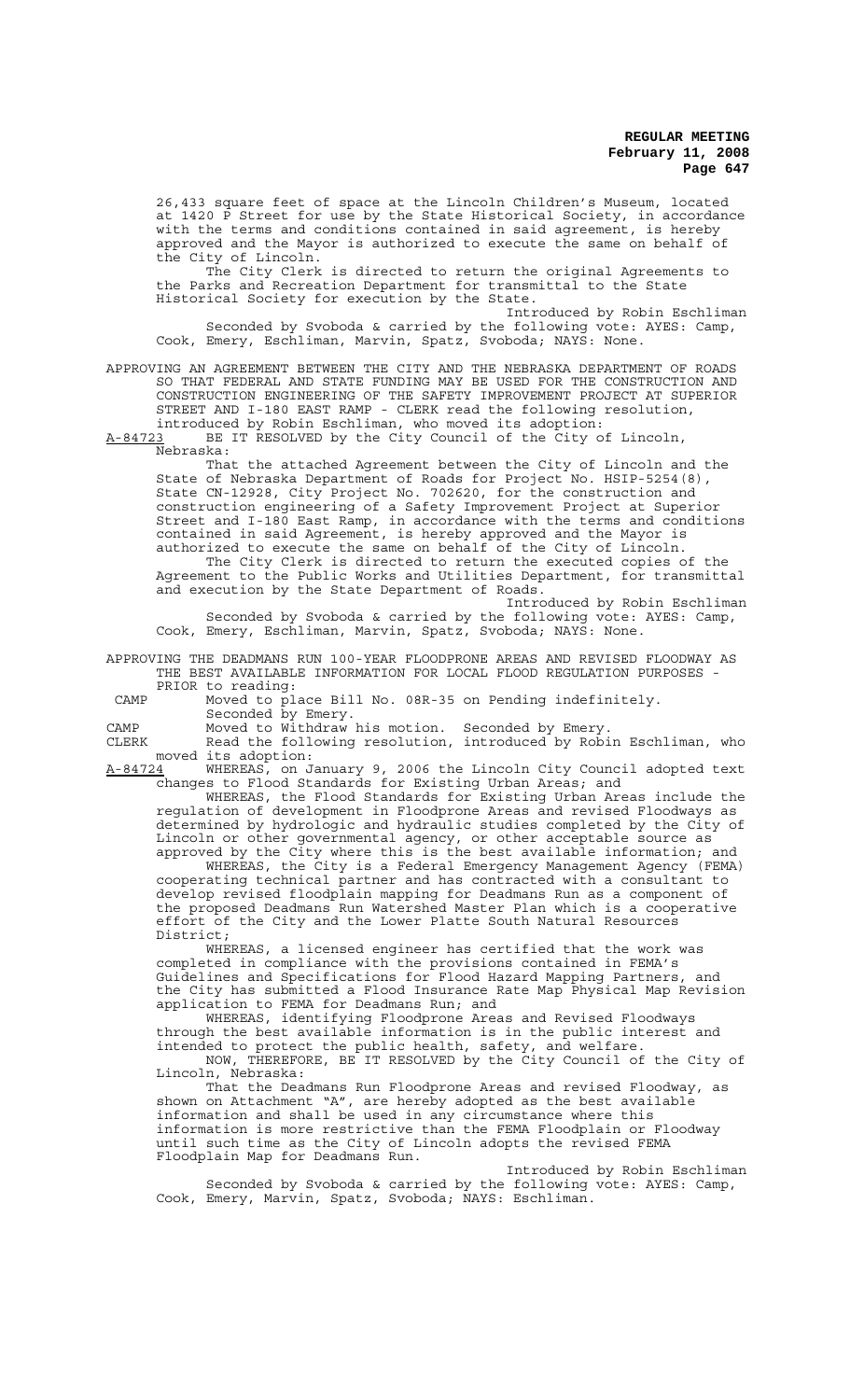| LIST OF SUB-AREA PLANS IN THE PLAN IMPLEMENTATION SECTION AND TO THE<br>LIST OF APPROVED WATERSHED STUDIES IN THE UTILITIES SECTION OF THE<br>COMPREHENSIVE PLAN - PRIOR to reading:<br>Moved to place Bill No. 08R-36 on Pending Indefinitely.<br>CAMP<br>Moved a friendly amendment to place Bill No. 08R-36 on Pending<br>SVOBODA<br>with a 60 day limit.<br>Approved by Camp.<br>Seconded by Svoboda & LOST by the following vote: AYES:<br>Camp,<br>Eschliman, Svoboda; NAYS: Cook, Emery, Marvin, Spatz.<br>Moved to amend Bill No. 08R-36 as follows: 1. On page 1, after<br>COOK<br>line 10, insert a new paragraph as follows: BE IT FURTHER RESOLVED that<br>prior to the final design and construction of Projects 5 and 6 for<br>stormwater detention, the preliminary engineering reports for each<br>project will be brought before the City Council for public hearing and<br>approval.<br>Seconded by Emery & carried by the following vote: AYES: Camp,<br>Cook, Emery, Eschliman, Marvin, Spatz, Svoboda; NAYS: None.<br>Moved to delay action on Bill No. 08R-36 for 60 days.<br>CAMP<br>Seconded by Svoboda & carried by the following vote: AYES: Camp,<br>Eschliman, Spatz, Svoboda; NAYS: Cook, Emery, Marvin.<br>ACCEPTING THE REPORT OF NEW AND PENDING CLAIMS AGAINST THE CITY AND APPROVING<br>DISPOSITION OF CLAIMS SET FORTH FOR THE PERIOD OF JANUARY 16 - 31, 2008<br>- CLERK read the following resolution, introduced by Robin Eschliman,<br>who moved its adoption:<br>BE IT RESOLVED by the City Council of the City of Lincoln,<br>A-84725<br>Nebraska:<br>That the claims listed in the attached report, marked as Exhibit<br>"A", dated January 31, 2008, of various new and pending tort claims<br>filed against the City of Lincoln with the Office of the City Attorney<br>or the Office of the City Clerk, as well as claims which have been<br>disposed of, are hereby received as required by Neb. Rev. Stat. § 13-<br>905 (Reissue 1997). The dispositions of claims by the Office of the<br>City Attorney, as shown by the attached report, are hereby approved:<br>ALLOWED/SETTLED<br>DENIED<br>John Hudson<br>Eric Butler<br>\$419.00<br>\$2,699.91<br>Christopher Tuma<br>NAS*<br>Cheryl Culver 200.33<br>Devon Oneal<br>NAS*<br>Elmer L. Prusia 100.00<br>* No Amount Specified.<br>The City Attorney is hereby directed to mail to the various<br>claimants listed herein a copy of this resolution which shows the final<br>disposition of their claim.<br>Introduced by Robin Eschliman<br>Seconded by Svoboda & carried by the following vote: AYES: Camp,<br>Cook, Emery, Eschliman, Marvin, Spatz, Svoboda; NAYS: None.<br>APPROVING AN INTERLOCAL COOPERATIVE AGREEMENT BETWEEN THE CITY OF LINCOLN AND<br>THE CITY OF FREMONT, CITY OF PAPILLION, LOUP RIVER PUBLIC POWER<br>DISTRICT, LOWER PLATTE SOUTH NRD, METROPOLITAN UTILITIES DISTRICT,<br>NEBRASKA PUBLIC POWER DISTRICT, NORTH LOUP PUBLIC POWER AND IRRIGATION<br>DISTRICT, OMAHA PUBLIC POWER DISTRICT, THE CENTRAL NEBRASKA PUBLIC<br>POWER AND IRRIGATION DISTRICT, AND TWIN LOUP RECLAMATION DISTRICT, AS<br>PROPONENTS OF SOUND SCIENCE FOR LOWER PLATTE RIVER POLICY DECISIONS,<br>FOR THE COMPREHENSIVE REVIEW OF THE BIOLOGICAL OPINION OF THE NEBRASKA<br>GAME AND PARKS COMMISSION IN THE LOWER PLATTE RIVER, AND FOR THE<br>SUBMISSION OF COMMENTS AT PUBLIC HEARINGS, MEETINGS AND GATHERINGS -<br>CLERK read the following resolution, introduced by Robin Eschliman, who<br>moved its adoption:<br>BE IT RESOLVED by the City Council of the City of Lincoln,<br>A-84726<br>Nebraska:<br>That the attached Interlocal Agreement for Proponents of Sound<br>Science for Lower Platte River Policy Decisions between the City of<br>Lincoln and the City of Fremont, City of Papillion, Loup River Public<br>Power District, Lower Platte South NRD, Metropolitan Utilities | COMP. PLAN AMENDMENT 07002 - AMENDING THE 2030 LINCOLN CITY/LANCASTER COUNTY |
|--------------------------------------------------------------------------------------------------------------------------------------------------------------------------------------------------------------------------------------------------------------------------------------------------------------------------------------------------------------------------------------------------------------------------------------------------------------------------------------------------------------------------------------------------------------------------------------------------------------------------------------------------------------------------------------------------------------------------------------------------------------------------------------------------------------------------------------------------------------------------------------------------------------------------------------------------------------------------------------------------------------------------------------------------------------------------------------------------------------------------------------------------------------------------------------------------------------------------------------------------------------------------------------------------------------------------------------------------------------------------------------------------------------------------------------------------------------------------------------------------------------------------------------------------------------------------------------------------------------------------------------------------------------------------------------------------------------------------------------------------------------------------------------------------------------------------------------------------------------------------------------------------------------------------------------------------------------------------------------------------------------------------------------------------------------------------------------------------------------------------------------------------------------------------------------------------------------------------------------------------------------------------------------------------------------------------------------------------------------------------------------------------------------------------------------------------------------------------------------------------------------------------------------------------------------------------------------------------------------------------------------------------------------------------------------------------------------------------------------------------------------------------------------------------------------------------------------------------------------------------------------------------------------------------------------------------------------------------------------------------------------------------------------------------------------------------------------------------------------------------------------------------------------------------------------------------------------------------------------------------------------------------------------------------------------------------------------------------------------------------------------------------------------------------------------------------------------------------------------------------------------------------------------------------------------------------------------------------------------------------------------------------------------------------------------------------------------------------------------------------------------------------------------------------------------------------------------------------------------------------------------------------------------|------------------------------------------------------------------------------|
|                                                                                                                                                                                                                                                                                                                                                                                                                                                                                                                                                                                                                                                                                                                                                                                                                                                                                                                                                                                                                                                                                                                                                                                                                                                                                                                                                                                                                                                                                                                                                                                                                                                                                                                                                                                                                                                                                                                                                                                                                                                                                                                                                                                                                                                                                                                                                                                                                                                                                                                                                                                                                                                                                                                                                                                                                                                                                                                                                                                                                                                                                                                                                                                                                                                                                                                                                                                                                                                                                                                                                                                                                                                                                                                                                                                                                                                                                                              | COMPREHENSIVE PLAN TO ADD THE DEADMANS RUN WATERSHED MASTER PLAN TO THE      |
|                                                                                                                                                                                                                                                                                                                                                                                                                                                                                                                                                                                                                                                                                                                                                                                                                                                                                                                                                                                                                                                                                                                                                                                                                                                                                                                                                                                                                                                                                                                                                                                                                                                                                                                                                                                                                                                                                                                                                                                                                                                                                                                                                                                                                                                                                                                                                                                                                                                                                                                                                                                                                                                                                                                                                                                                                                                                                                                                                                                                                                                                                                                                                                                                                                                                                                                                                                                                                                                                                                                                                                                                                                                                                                                                                                                                                                                                                                              |                                                                              |
|                                                                                                                                                                                                                                                                                                                                                                                                                                                                                                                                                                                                                                                                                                                                                                                                                                                                                                                                                                                                                                                                                                                                                                                                                                                                                                                                                                                                                                                                                                                                                                                                                                                                                                                                                                                                                                                                                                                                                                                                                                                                                                                                                                                                                                                                                                                                                                                                                                                                                                                                                                                                                                                                                                                                                                                                                                                                                                                                                                                                                                                                                                                                                                                                                                                                                                                                                                                                                                                                                                                                                                                                                                                                                                                                                                                                                                                                                                              |                                                                              |
|                                                                                                                                                                                                                                                                                                                                                                                                                                                                                                                                                                                                                                                                                                                                                                                                                                                                                                                                                                                                                                                                                                                                                                                                                                                                                                                                                                                                                                                                                                                                                                                                                                                                                                                                                                                                                                                                                                                                                                                                                                                                                                                                                                                                                                                                                                                                                                                                                                                                                                                                                                                                                                                                                                                                                                                                                                                                                                                                                                                                                                                                                                                                                                                                                                                                                                                                                                                                                                                                                                                                                                                                                                                                                                                                                                                                                                                                                                              |                                                                              |
|                                                                                                                                                                                                                                                                                                                                                                                                                                                                                                                                                                                                                                                                                                                                                                                                                                                                                                                                                                                                                                                                                                                                                                                                                                                                                                                                                                                                                                                                                                                                                                                                                                                                                                                                                                                                                                                                                                                                                                                                                                                                                                                                                                                                                                                                                                                                                                                                                                                                                                                                                                                                                                                                                                                                                                                                                                                                                                                                                                                                                                                                                                                                                                                                                                                                                                                                                                                                                                                                                                                                                                                                                                                                                                                                                                                                                                                                                                              |                                                                              |
|                                                                                                                                                                                                                                                                                                                                                                                                                                                                                                                                                                                                                                                                                                                                                                                                                                                                                                                                                                                                                                                                                                                                                                                                                                                                                                                                                                                                                                                                                                                                                                                                                                                                                                                                                                                                                                                                                                                                                                                                                                                                                                                                                                                                                                                                                                                                                                                                                                                                                                                                                                                                                                                                                                                                                                                                                                                                                                                                                                                                                                                                                                                                                                                                                                                                                                                                                                                                                                                                                                                                                                                                                                                                                                                                                                                                                                                                                                              |                                                                              |
|                                                                                                                                                                                                                                                                                                                                                                                                                                                                                                                                                                                                                                                                                                                                                                                                                                                                                                                                                                                                                                                                                                                                                                                                                                                                                                                                                                                                                                                                                                                                                                                                                                                                                                                                                                                                                                                                                                                                                                                                                                                                                                                                                                                                                                                                                                                                                                                                                                                                                                                                                                                                                                                                                                                                                                                                                                                                                                                                                                                                                                                                                                                                                                                                                                                                                                                                                                                                                                                                                                                                                                                                                                                                                                                                                                                                                                                                                                              |                                                                              |
|                                                                                                                                                                                                                                                                                                                                                                                                                                                                                                                                                                                                                                                                                                                                                                                                                                                                                                                                                                                                                                                                                                                                                                                                                                                                                                                                                                                                                                                                                                                                                                                                                                                                                                                                                                                                                                                                                                                                                                                                                                                                                                                                                                                                                                                                                                                                                                                                                                                                                                                                                                                                                                                                                                                                                                                                                                                                                                                                                                                                                                                                                                                                                                                                                                                                                                                                                                                                                                                                                                                                                                                                                                                                                                                                                                                                                                                                                                              |                                                                              |
|                                                                                                                                                                                                                                                                                                                                                                                                                                                                                                                                                                                                                                                                                                                                                                                                                                                                                                                                                                                                                                                                                                                                                                                                                                                                                                                                                                                                                                                                                                                                                                                                                                                                                                                                                                                                                                                                                                                                                                                                                                                                                                                                                                                                                                                                                                                                                                                                                                                                                                                                                                                                                                                                                                                                                                                                                                                                                                                                                                                                                                                                                                                                                                                                                                                                                                                                                                                                                                                                                                                                                                                                                                                                                                                                                                                                                                                                                                              |                                                                              |
|                                                                                                                                                                                                                                                                                                                                                                                                                                                                                                                                                                                                                                                                                                                                                                                                                                                                                                                                                                                                                                                                                                                                                                                                                                                                                                                                                                                                                                                                                                                                                                                                                                                                                                                                                                                                                                                                                                                                                                                                                                                                                                                                                                                                                                                                                                                                                                                                                                                                                                                                                                                                                                                                                                                                                                                                                                                                                                                                                                                                                                                                                                                                                                                                                                                                                                                                                                                                                                                                                                                                                                                                                                                                                                                                                                                                                                                                                                              |                                                                              |
|                                                                                                                                                                                                                                                                                                                                                                                                                                                                                                                                                                                                                                                                                                                                                                                                                                                                                                                                                                                                                                                                                                                                                                                                                                                                                                                                                                                                                                                                                                                                                                                                                                                                                                                                                                                                                                                                                                                                                                                                                                                                                                                                                                                                                                                                                                                                                                                                                                                                                                                                                                                                                                                                                                                                                                                                                                                                                                                                                                                                                                                                                                                                                                                                                                                                                                                                                                                                                                                                                                                                                                                                                                                                                                                                                                                                                                                                                                              |                                                                              |
|                                                                                                                                                                                                                                                                                                                                                                                                                                                                                                                                                                                                                                                                                                                                                                                                                                                                                                                                                                                                                                                                                                                                                                                                                                                                                                                                                                                                                                                                                                                                                                                                                                                                                                                                                                                                                                                                                                                                                                                                                                                                                                                                                                                                                                                                                                                                                                                                                                                                                                                                                                                                                                                                                                                                                                                                                                                                                                                                                                                                                                                                                                                                                                                                                                                                                                                                                                                                                                                                                                                                                                                                                                                                                                                                                                                                                                                                                                              |                                                                              |
|                                                                                                                                                                                                                                                                                                                                                                                                                                                                                                                                                                                                                                                                                                                                                                                                                                                                                                                                                                                                                                                                                                                                                                                                                                                                                                                                                                                                                                                                                                                                                                                                                                                                                                                                                                                                                                                                                                                                                                                                                                                                                                                                                                                                                                                                                                                                                                                                                                                                                                                                                                                                                                                                                                                                                                                                                                                                                                                                                                                                                                                                                                                                                                                                                                                                                                                                                                                                                                                                                                                                                                                                                                                                                                                                                                                                                                                                                                              |                                                                              |
|                                                                                                                                                                                                                                                                                                                                                                                                                                                                                                                                                                                                                                                                                                                                                                                                                                                                                                                                                                                                                                                                                                                                                                                                                                                                                                                                                                                                                                                                                                                                                                                                                                                                                                                                                                                                                                                                                                                                                                                                                                                                                                                                                                                                                                                                                                                                                                                                                                                                                                                                                                                                                                                                                                                                                                                                                                                                                                                                                                                                                                                                                                                                                                                                                                                                                                                                                                                                                                                                                                                                                                                                                                                                                                                                                                                                                                                                                                              |                                                                              |
|                                                                                                                                                                                                                                                                                                                                                                                                                                                                                                                                                                                                                                                                                                                                                                                                                                                                                                                                                                                                                                                                                                                                                                                                                                                                                                                                                                                                                                                                                                                                                                                                                                                                                                                                                                                                                                                                                                                                                                                                                                                                                                                                                                                                                                                                                                                                                                                                                                                                                                                                                                                                                                                                                                                                                                                                                                                                                                                                                                                                                                                                                                                                                                                                                                                                                                                                                                                                                                                                                                                                                                                                                                                                                                                                                                                                                                                                                                              |                                                                              |
|                                                                                                                                                                                                                                                                                                                                                                                                                                                                                                                                                                                                                                                                                                                                                                                                                                                                                                                                                                                                                                                                                                                                                                                                                                                                                                                                                                                                                                                                                                                                                                                                                                                                                                                                                                                                                                                                                                                                                                                                                                                                                                                                                                                                                                                                                                                                                                                                                                                                                                                                                                                                                                                                                                                                                                                                                                                                                                                                                                                                                                                                                                                                                                                                                                                                                                                                                                                                                                                                                                                                                                                                                                                                                                                                                                                                                                                                                                              |                                                                              |
|                                                                                                                                                                                                                                                                                                                                                                                                                                                                                                                                                                                                                                                                                                                                                                                                                                                                                                                                                                                                                                                                                                                                                                                                                                                                                                                                                                                                                                                                                                                                                                                                                                                                                                                                                                                                                                                                                                                                                                                                                                                                                                                                                                                                                                                                                                                                                                                                                                                                                                                                                                                                                                                                                                                                                                                                                                                                                                                                                                                                                                                                                                                                                                                                                                                                                                                                                                                                                                                                                                                                                                                                                                                                                                                                                                                                                                                                                                              |                                                                              |
|                                                                                                                                                                                                                                                                                                                                                                                                                                                                                                                                                                                                                                                                                                                                                                                                                                                                                                                                                                                                                                                                                                                                                                                                                                                                                                                                                                                                                                                                                                                                                                                                                                                                                                                                                                                                                                                                                                                                                                                                                                                                                                                                                                                                                                                                                                                                                                                                                                                                                                                                                                                                                                                                                                                                                                                                                                                                                                                                                                                                                                                                                                                                                                                                                                                                                                                                                                                                                                                                                                                                                                                                                                                                                                                                                                                                                                                                                                              |                                                                              |
|                                                                                                                                                                                                                                                                                                                                                                                                                                                                                                                                                                                                                                                                                                                                                                                                                                                                                                                                                                                                                                                                                                                                                                                                                                                                                                                                                                                                                                                                                                                                                                                                                                                                                                                                                                                                                                                                                                                                                                                                                                                                                                                                                                                                                                                                                                                                                                                                                                                                                                                                                                                                                                                                                                                                                                                                                                                                                                                                                                                                                                                                                                                                                                                                                                                                                                                                                                                                                                                                                                                                                                                                                                                                                                                                                                                                                                                                                                              |                                                                              |
|                                                                                                                                                                                                                                                                                                                                                                                                                                                                                                                                                                                                                                                                                                                                                                                                                                                                                                                                                                                                                                                                                                                                                                                                                                                                                                                                                                                                                                                                                                                                                                                                                                                                                                                                                                                                                                                                                                                                                                                                                                                                                                                                                                                                                                                                                                                                                                                                                                                                                                                                                                                                                                                                                                                                                                                                                                                                                                                                                                                                                                                                                                                                                                                                                                                                                                                                                                                                                                                                                                                                                                                                                                                                                                                                                                                                                                                                                                              |                                                                              |
|                                                                                                                                                                                                                                                                                                                                                                                                                                                                                                                                                                                                                                                                                                                                                                                                                                                                                                                                                                                                                                                                                                                                                                                                                                                                                                                                                                                                                                                                                                                                                                                                                                                                                                                                                                                                                                                                                                                                                                                                                                                                                                                                                                                                                                                                                                                                                                                                                                                                                                                                                                                                                                                                                                                                                                                                                                                                                                                                                                                                                                                                                                                                                                                                                                                                                                                                                                                                                                                                                                                                                                                                                                                                                                                                                                                                                                                                                                              |                                                                              |
|                                                                                                                                                                                                                                                                                                                                                                                                                                                                                                                                                                                                                                                                                                                                                                                                                                                                                                                                                                                                                                                                                                                                                                                                                                                                                                                                                                                                                                                                                                                                                                                                                                                                                                                                                                                                                                                                                                                                                                                                                                                                                                                                                                                                                                                                                                                                                                                                                                                                                                                                                                                                                                                                                                                                                                                                                                                                                                                                                                                                                                                                                                                                                                                                                                                                                                                                                                                                                                                                                                                                                                                                                                                                                                                                                                                                                                                                                                              |                                                                              |
|                                                                                                                                                                                                                                                                                                                                                                                                                                                                                                                                                                                                                                                                                                                                                                                                                                                                                                                                                                                                                                                                                                                                                                                                                                                                                                                                                                                                                                                                                                                                                                                                                                                                                                                                                                                                                                                                                                                                                                                                                                                                                                                                                                                                                                                                                                                                                                                                                                                                                                                                                                                                                                                                                                                                                                                                                                                                                                                                                                                                                                                                                                                                                                                                                                                                                                                                                                                                                                                                                                                                                                                                                                                                                                                                                                                                                                                                                                              |                                                                              |
|                                                                                                                                                                                                                                                                                                                                                                                                                                                                                                                                                                                                                                                                                                                                                                                                                                                                                                                                                                                                                                                                                                                                                                                                                                                                                                                                                                                                                                                                                                                                                                                                                                                                                                                                                                                                                                                                                                                                                                                                                                                                                                                                                                                                                                                                                                                                                                                                                                                                                                                                                                                                                                                                                                                                                                                                                                                                                                                                                                                                                                                                                                                                                                                                                                                                                                                                                                                                                                                                                                                                                                                                                                                                                                                                                                                                                                                                                                              |                                                                              |
|                                                                                                                                                                                                                                                                                                                                                                                                                                                                                                                                                                                                                                                                                                                                                                                                                                                                                                                                                                                                                                                                                                                                                                                                                                                                                                                                                                                                                                                                                                                                                                                                                                                                                                                                                                                                                                                                                                                                                                                                                                                                                                                                                                                                                                                                                                                                                                                                                                                                                                                                                                                                                                                                                                                                                                                                                                                                                                                                                                                                                                                                                                                                                                                                                                                                                                                                                                                                                                                                                                                                                                                                                                                                                                                                                                                                                                                                                                              |                                                                              |
|                                                                                                                                                                                                                                                                                                                                                                                                                                                                                                                                                                                                                                                                                                                                                                                                                                                                                                                                                                                                                                                                                                                                                                                                                                                                                                                                                                                                                                                                                                                                                                                                                                                                                                                                                                                                                                                                                                                                                                                                                                                                                                                                                                                                                                                                                                                                                                                                                                                                                                                                                                                                                                                                                                                                                                                                                                                                                                                                                                                                                                                                                                                                                                                                                                                                                                                                                                                                                                                                                                                                                                                                                                                                                                                                                                                                                                                                                                              |                                                                              |
|                                                                                                                                                                                                                                                                                                                                                                                                                                                                                                                                                                                                                                                                                                                                                                                                                                                                                                                                                                                                                                                                                                                                                                                                                                                                                                                                                                                                                                                                                                                                                                                                                                                                                                                                                                                                                                                                                                                                                                                                                                                                                                                                                                                                                                                                                                                                                                                                                                                                                                                                                                                                                                                                                                                                                                                                                                                                                                                                                                                                                                                                                                                                                                                                                                                                                                                                                                                                                                                                                                                                                                                                                                                                                                                                                                                                                                                                                                              |                                                                              |
|                                                                                                                                                                                                                                                                                                                                                                                                                                                                                                                                                                                                                                                                                                                                                                                                                                                                                                                                                                                                                                                                                                                                                                                                                                                                                                                                                                                                                                                                                                                                                                                                                                                                                                                                                                                                                                                                                                                                                                                                                                                                                                                                                                                                                                                                                                                                                                                                                                                                                                                                                                                                                                                                                                                                                                                                                                                                                                                                                                                                                                                                                                                                                                                                                                                                                                                                                                                                                                                                                                                                                                                                                                                                                                                                                                                                                                                                                                              |                                                                              |
|                                                                                                                                                                                                                                                                                                                                                                                                                                                                                                                                                                                                                                                                                                                                                                                                                                                                                                                                                                                                                                                                                                                                                                                                                                                                                                                                                                                                                                                                                                                                                                                                                                                                                                                                                                                                                                                                                                                                                                                                                                                                                                                                                                                                                                                                                                                                                                                                                                                                                                                                                                                                                                                                                                                                                                                                                                                                                                                                                                                                                                                                                                                                                                                                                                                                                                                                                                                                                                                                                                                                                                                                                                                                                                                                                                                                                                                                                                              |                                                                              |
|                                                                                                                                                                                                                                                                                                                                                                                                                                                                                                                                                                                                                                                                                                                                                                                                                                                                                                                                                                                                                                                                                                                                                                                                                                                                                                                                                                                                                                                                                                                                                                                                                                                                                                                                                                                                                                                                                                                                                                                                                                                                                                                                                                                                                                                                                                                                                                                                                                                                                                                                                                                                                                                                                                                                                                                                                                                                                                                                                                                                                                                                                                                                                                                                                                                                                                                                                                                                                                                                                                                                                                                                                                                                                                                                                                                                                                                                                                              |                                                                              |
|                                                                                                                                                                                                                                                                                                                                                                                                                                                                                                                                                                                                                                                                                                                                                                                                                                                                                                                                                                                                                                                                                                                                                                                                                                                                                                                                                                                                                                                                                                                                                                                                                                                                                                                                                                                                                                                                                                                                                                                                                                                                                                                                                                                                                                                                                                                                                                                                                                                                                                                                                                                                                                                                                                                                                                                                                                                                                                                                                                                                                                                                                                                                                                                                                                                                                                                                                                                                                                                                                                                                                                                                                                                                                                                                                                                                                                                                                                              |                                                                              |
|                                                                                                                                                                                                                                                                                                                                                                                                                                                                                                                                                                                                                                                                                                                                                                                                                                                                                                                                                                                                                                                                                                                                                                                                                                                                                                                                                                                                                                                                                                                                                                                                                                                                                                                                                                                                                                                                                                                                                                                                                                                                                                                                                                                                                                                                                                                                                                                                                                                                                                                                                                                                                                                                                                                                                                                                                                                                                                                                                                                                                                                                                                                                                                                                                                                                                                                                                                                                                                                                                                                                                                                                                                                                                                                                                                                                                                                                                                              |                                                                              |
|                                                                                                                                                                                                                                                                                                                                                                                                                                                                                                                                                                                                                                                                                                                                                                                                                                                                                                                                                                                                                                                                                                                                                                                                                                                                                                                                                                                                                                                                                                                                                                                                                                                                                                                                                                                                                                                                                                                                                                                                                                                                                                                                                                                                                                                                                                                                                                                                                                                                                                                                                                                                                                                                                                                                                                                                                                                                                                                                                                                                                                                                                                                                                                                                                                                                                                                                                                                                                                                                                                                                                                                                                                                                                                                                                                                                                                                                                                              |                                                                              |
|                                                                                                                                                                                                                                                                                                                                                                                                                                                                                                                                                                                                                                                                                                                                                                                                                                                                                                                                                                                                                                                                                                                                                                                                                                                                                                                                                                                                                                                                                                                                                                                                                                                                                                                                                                                                                                                                                                                                                                                                                                                                                                                                                                                                                                                                                                                                                                                                                                                                                                                                                                                                                                                                                                                                                                                                                                                                                                                                                                                                                                                                                                                                                                                                                                                                                                                                                                                                                                                                                                                                                                                                                                                                                                                                                                                                                                                                                                              |                                                                              |
|                                                                                                                                                                                                                                                                                                                                                                                                                                                                                                                                                                                                                                                                                                                                                                                                                                                                                                                                                                                                                                                                                                                                                                                                                                                                                                                                                                                                                                                                                                                                                                                                                                                                                                                                                                                                                                                                                                                                                                                                                                                                                                                                                                                                                                                                                                                                                                                                                                                                                                                                                                                                                                                                                                                                                                                                                                                                                                                                                                                                                                                                                                                                                                                                                                                                                                                                                                                                                                                                                                                                                                                                                                                                                                                                                                                                                                                                                                              |                                                                              |
|                                                                                                                                                                                                                                                                                                                                                                                                                                                                                                                                                                                                                                                                                                                                                                                                                                                                                                                                                                                                                                                                                                                                                                                                                                                                                                                                                                                                                                                                                                                                                                                                                                                                                                                                                                                                                                                                                                                                                                                                                                                                                                                                                                                                                                                                                                                                                                                                                                                                                                                                                                                                                                                                                                                                                                                                                                                                                                                                                                                                                                                                                                                                                                                                                                                                                                                                                                                                                                                                                                                                                                                                                                                                                                                                                                                                                                                                                                              |                                                                              |
|                                                                                                                                                                                                                                                                                                                                                                                                                                                                                                                                                                                                                                                                                                                                                                                                                                                                                                                                                                                                                                                                                                                                                                                                                                                                                                                                                                                                                                                                                                                                                                                                                                                                                                                                                                                                                                                                                                                                                                                                                                                                                                                                                                                                                                                                                                                                                                                                                                                                                                                                                                                                                                                                                                                                                                                                                                                                                                                                                                                                                                                                                                                                                                                                                                                                                                                                                                                                                                                                                                                                                                                                                                                                                                                                                                                                                                                                                                              |                                                                              |
|                                                                                                                                                                                                                                                                                                                                                                                                                                                                                                                                                                                                                                                                                                                                                                                                                                                                                                                                                                                                                                                                                                                                                                                                                                                                                                                                                                                                                                                                                                                                                                                                                                                                                                                                                                                                                                                                                                                                                                                                                                                                                                                                                                                                                                                                                                                                                                                                                                                                                                                                                                                                                                                                                                                                                                                                                                                                                                                                                                                                                                                                                                                                                                                                                                                                                                                                                                                                                                                                                                                                                                                                                                                                                                                                                                                                                                                                                                              |                                                                              |
|                                                                                                                                                                                                                                                                                                                                                                                                                                                                                                                                                                                                                                                                                                                                                                                                                                                                                                                                                                                                                                                                                                                                                                                                                                                                                                                                                                                                                                                                                                                                                                                                                                                                                                                                                                                                                                                                                                                                                                                                                                                                                                                                                                                                                                                                                                                                                                                                                                                                                                                                                                                                                                                                                                                                                                                                                                                                                                                                                                                                                                                                                                                                                                                                                                                                                                                                                                                                                                                                                                                                                                                                                                                                                                                                                                                                                                                                                                              |                                                                              |
|                                                                                                                                                                                                                                                                                                                                                                                                                                                                                                                                                                                                                                                                                                                                                                                                                                                                                                                                                                                                                                                                                                                                                                                                                                                                                                                                                                                                                                                                                                                                                                                                                                                                                                                                                                                                                                                                                                                                                                                                                                                                                                                                                                                                                                                                                                                                                                                                                                                                                                                                                                                                                                                                                                                                                                                                                                                                                                                                                                                                                                                                                                                                                                                                                                                                                                                                                                                                                                                                                                                                                                                                                                                                                                                                                                                                                                                                                                              |                                                                              |
|                                                                                                                                                                                                                                                                                                                                                                                                                                                                                                                                                                                                                                                                                                                                                                                                                                                                                                                                                                                                                                                                                                                                                                                                                                                                                                                                                                                                                                                                                                                                                                                                                                                                                                                                                                                                                                                                                                                                                                                                                                                                                                                                                                                                                                                                                                                                                                                                                                                                                                                                                                                                                                                                                                                                                                                                                                                                                                                                                                                                                                                                                                                                                                                                                                                                                                                                                                                                                                                                                                                                                                                                                                                                                                                                                                                                                                                                                                              |                                                                              |
|                                                                                                                                                                                                                                                                                                                                                                                                                                                                                                                                                                                                                                                                                                                                                                                                                                                                                                                                                                                                                                                                                                                                                                                                                                                                                                                                                                                                                                                                                                                                                                                                                                                                                                                                                                                                                                                                                                                                                                                                                                                                                                                                                                                                                                                                                                                                                                                                                                                                                                                                                                                                                                                                                                                                                                                                                                                                                                                                                                                                                                                                                                                                                                                                                                                                                                                                                                                                                                                                                                                                                                                                                                                                                                                                                                                                                                                                                                              |                                                                              |
|                                                                                                                                                                                                                                                                                                                                                                                                                                                                                                                                                                                                                                                                                                                                                                                                                                                                                                                                                                                                                                                                                                                                                                                                                                                                                                                                                                                                                                                                                                                                                                                                                                                                                                                                                                                                                                                                                                                                                                                                                                                                                                                                                                                                                                                                                                                                                                                                                                                                                                                                                                                                                                                                                                                                                                                                                                                                                                                                                                                                                                                                                                                                                                                                                                                                                                                                                                                                                                                                                                                                                                                                                                                                                                                                                                                                                                                                                                              |                                                                              |
|                                                                                                                                                                                                                                                                                                                                                                                                                                                                                                                                                                                                                                                                                                                                                                                                                                                                                                                                                                                                                                                                                                                                                                                                                                                                                                                                                                                                                                                                                                                                                                                                                                                                                                                                                                                                                                                                                                                                                                                                                                                                                                                                                                                                                                                                                                                                                                                                                                                                                                                                                                                                                                                                                                                                                                                                                                                                                                                                                                                                                                                                                                                                                                                                                                                                                                                                                                                                                                                                                                                                                                                                                                                                                                                                                                                                                                                                                                              |                                                                              |
|                                                                                                                                                                                                                                                                                                                                                                                                                                                                                                                                                                                                                                                                                                                                                                                                                                                                                                                                                                                                                                                                                                                                                                                                                                                                                                                                                                                                                                                                                                                                                                                                                                                                                                                                                                                                                                                                                                                                                                                                                                                                                                                                                                                                                                                                                                                                                                                                                                                                                                                                                                                                                                                                                                                                                                                                                                                                                                                                                                                                                                                                                                                                                                                                                                                                                                                                                                                                                                                                                                                                                                                                                                                                                                                                                                                                                                                                                                              |                                                                              |
|                                                                                                                                                                                                                                                                                                                                                                                                                                                                                                                                                                                                                                                                                                                                                                                                                                                                                                                                                                                                                                                                                                                                                                                                                                                                                                                                                                                                                                                                                                                                                                                                                                                                                                                                                                                                                                                                                                                                                                                                                                                                                                                                                                                                                                                                                                                                                                                                                                                                                                                                                                                                                                                                                                                                                                                                                                                                                                                                                                                                                                                                                                                                                                                                                                                                                                                                                                                                                                                                                                                                                                                                                                                                                                                                                                                                                                                                                                              |                                                                              |
|                                                                                                                                                                                                                                                                                                                                                                                                                                                                                                                                                                                                                                                                                                                                                                                                                                                                                                                                                                                                                                                                                                                                                                                                                                                                                                                                                                                                                                                                                                                                                                                                                                                                                                                                                                                                                                                                                                                                                                                                                                                                                                                                                                                                                                                                                                                                                                                                                                                                                                                                                                                                                                                                                                                                                                                                                                                                                                                                                                                                                                                                                                                                                                                                                                                                                                                                                                                                                                                                                                                                                                                                                                                                                                                                                                                                                                                                                                              |                                                                              |
|                                                                                                                                                                                                                                                                                                                                                                                                                                                                                                                                                                                                                                                                                                                                                                                                                                                                                                                                                                                                                                                                                                                                                                                                                                                                                                                                                                                                                                                                                                                                                                                                                                                                                                                                                                                                                                                                                                                                                                                                                                                                                                                                                                                                                                                                                                                                                                                                                                                                                                                                                                                                                                                                                                                                                                                                                                                                                                                                                                                                                                                                                                                                                                                                                                                                                                                                                                                                                                                                                                                                                                                                                                                                                                                                                                                                                                                                                                              |                                                                              |
|                                                                                                                                                                                                                                                                                                                                                                                                                                                                                                                                                                                                                                                                                                                                                                                                                                                                                                                                                                                                                                                                                                                                                                                                                                                                                                                                                                                                                                                                                                                                                                                                                                                                                                                                                                                                                                                                                                                                                                                                                                                                                                                                                                                                                                                                                                                                                                                                                                                                                                                                                                                                                                                                                                                                                                                                                                                                                                                                                                                                                                                                                                                                                                                                                                                                                                                                                                                                                                                                                                                                                                                                                                                                                                                                                                                                                                                                                                              |                                                                              |
|                                                                                                                                                                                                                                                                                                                                                                                                                                                                                                                                                                                                                                                                                                                                                                                                                                                                                                                                                                                                                                                                                                                                                                                                                                                                                                                                                                                                                                                                                                                                                                                                                                                                                                                                                                                                                                                                                                                                                                                                                                                                                                                                                                                                                                                                                                                                                                                                                                                                                                                                                                                                                                                                                                                                                                                                                                                                                                                                                                                                                                                                                                                                                                                                                                                                                                                                                                                                                                                                                                                                                                                                                                                                                                                                                                                                                                                                                                              |                                                                              |
|                                                                                                                                                                                                                                                                                                                                                                                                                                                                                                                                                                                                                                                                                                                                                                                                                                                                                                                                                                                                                                                                                                                                                                                                                                                                                                                                                                                                                                                                                                                                                                                                                                                                                                                                                                                                                                                                                                                                                                                                                                                                                                                                                                                                                                                                                                                                                                                                                                                                                                                                                                                                                                                                                                                                                                                                                                                                                                                                                                                                                                                                                                                                                                                                                                                                                                                                                                                                                                                                                                                                                                                                                                                                                                                                                                                                                                                                                                              |                                                                              |
|                                                                                                                                                                                                                                                                                                                                                                                                                                                                                                                                                                                                                                                                                                                                                                                                                                                                                                                                                                                                                                                                                                                                                                                                                                                                                                                                                                                                                                                                                                                                                                                                                                                                                                                                                                                                                                                                                                                                                                                                                                                                                                                                                                                                                                                                                                                                                                                                                                                                                                                                                                                                                                                                                                                                                                                                                                                                                                                                                                                                                                                                                                                                                                                                                                                                                                                                                                                                                                                                                                                                                                                                                                                                                                                                                                                                                                                                                                              |                                                                              |
|                                                                                                                                                                                                                                                                                                                                                                                                                                                                                                                                                                                                                                                                                                                                                                                                                                                                                                                                                                                                                                                                                                                                                                                                                                                                                                                                                                                                                                                                                                                                                                                                                                                                                                                                                                                                                                                                                                                                                                                                                                                                                                                                                                                                                                                                                                                                                                                                                                                                                                                                                                                                                                                                                                                                                                                                                                                                                                                                                                                                                                                                                                                                                                                                                                                                                                                                                                                                                                                                                                                                                                                                                                                                                                                                                                                                                                                                                                              |                                                                              |
|                                                                                                                                                                                                                                                                                                                                                                                                                                                                                                                                                                                                                                                                                                                                                                                                                                                                                                                                                                                                                                                                                                                                                                                                                                                                                                                                                                                                                                                                                                                                                                                                                                                                                                                                                                                                                                                                                                                                                                                                                                                                                                                                                                                                                                                                                                                                                                                                                                                                                                                                                                                                                                                                                                                                                                                                                                                                                                                                                                                                                                                                                                                                                                                                                                                                                                                                                                                                                                                                                                                                                                                                                                                                                                                                                                                                                                                                                                              |                                                                              |
|                                                                                                                                                                                                                                                                                                                                                                                                                                                                                                                                                                                                                                                                                                                                                                                                                                                                                                                                                                                                                                                                                                                                                                                                                                                                                                                                                                                                                                                                                                                                                                                                                                                                                                                                                                                                                                                                                                                                                                                                                                                                                                                                                                                                                                                                                                                                                                                                                                                                                                                                                                                                                                                                                                                                                                                                                                                                                                                                                                                                                                                                                                                                                                                                                                                                                                                                                                                                                                                                                                                                                                                                                                                                                                                                                                                                                                                                                                              |                                                                              |
|                                                                                                                                                                                                                                                                                                                                                                                                                                                                                                                                                                                                                                                                                                                                                                                                                                                                                                                                                                                                                                                                                                                                                                                                                                                                                                                                                                                                                                                                                                                                                                                                                                                                                                                                                                                                                                                                                                                                                                                                                                                                                                                                                                                                                                                                                                                                                                                                                                                                                                                                                                                                                                                                                                                                                                                                                                                                                                                                                                                                                                                                                                                                                                                                                                                                                                                                                                                                                                                                                                                                                                                                                                                                                                                                                                                                                                                                                                              |                                                                              |
|                                                                                                                                                                                                                                                                                                                                                                                                                                                                                                                                                                                                                                                                                                                                                                                                                                                                                                                                                                                                                                                                                                                                                                                                                                                                                                                                                                                                                                                                                                                                                                                                                                                                                                                                                                                                                                                                                                                                                                                                                                                                                                                                                                                                                                                                                                                                                                                                                                                                                                                                                                                                                                                                                                                                                                                                                                                                                                                                                                                                                                                                                                                                                                                                                                                                                                                                                                                                                                                                                                                                                                                                                                                                                                                                                                                                                                                                                                              |                                                                              |
|                                                                                                                                                                                                                                                                                                                                                                                                                                                                                                                                                                                                                                                                                                                                                                                                                                                                                                                                                                                                                                                                                                                                                                                                                                                                                                                                                                                                                                                                                                                                                                                                                                                                                                                                                                                                                                                                                                                                                                                                                                                                                                                                                                                                                                                                                                                                                                                                                                                                                                                                                                                                                                                                                                                                                                                                                                                                                                                                                                                                                                                                                                                                                                                                                                                                                                                                                                                                                                                                                                                                                                                                                                                                                                                                                                                                                                                                                                              |                                                                              |
|                                                                                                                                                                                                                                                                                                                                                                                                                                                                                                                                                                                                                                                                                                                                                                                                                                                                                                                                                                                                                                                                                                                                                                                                                                                                                                                                                                                                                                                                                                                                                                                                                                                                                                                                                                                                                                                                                                                                                                                                                                                                                                                                                                                                                                                                                                                                                                                                                                                                                                                                                                                                                                                                                                                                                                                                                                                                                                                                                                                                                                                                                                                                                                                                                                                                                                                                                                                                                                                                                                                                                                                                                                                                                                                                                                                                                                                                                                              |                                                                              |
|                                                                                                                                                                                                                                                                                                                                                                                                                                                                                                                                                                                                                                                                                                                                                                                                                                                                                                                                                                                                                                                                                                                                                                                                                                                                                                                                                                                                                                                                                                                                                                                                                                                                                                                                                                                                                                                                                                                                                                                                                                                                                                                                                                                                                                                                                                                                                                                                                                                                                                                                                                                                                                                                                                                                                                                                                                                                                                                                                                                                                                                                                                                                                                                                                                                                                                                                                                                                                                                                                                                                                                                                                                                                                                                                                                                                                                                                                                              |                                                                              |
|                                                                                                                                                                                                                                                                                                                                                                                                                                                                                                                                                                                                                                                                                                                                                                                                                                                                                                                                                                                                                                                                                                                                                                                                                                                                                                                                                                                                                                                                                                                                                                                                                                                                                                                                                                                                                                                                                                                                                                                                                                                                                                                                                                                                                                                                                                                                                                                                                                                                                                                                                                                                                                                                                                                                                                                                                                                                                                                                                                                                                                                                                                                                                                                                                                                                                                                                                                                                                                                                                                                                                                                                                                                                                                                                                                                                                                                                                                              | District, Nebraska Public Power District, North Loup Public Power and        |

Irrigation District, Omaha Public Power District, The Central Nebraska Public Power and Irrigation District, and Twin Loup Reclamation District, as proponents of Sound Science for Lower Platte River Policy Decisions, for the comprehensive review of the Biological Opinion of the Nebraska Game and Parks Commission in the Lower Platte River, and for the submission of comments at public hearings, meetings and gatherings, is hereby approved and the Mayor is authorized to execute said Agreement on behalf of the City.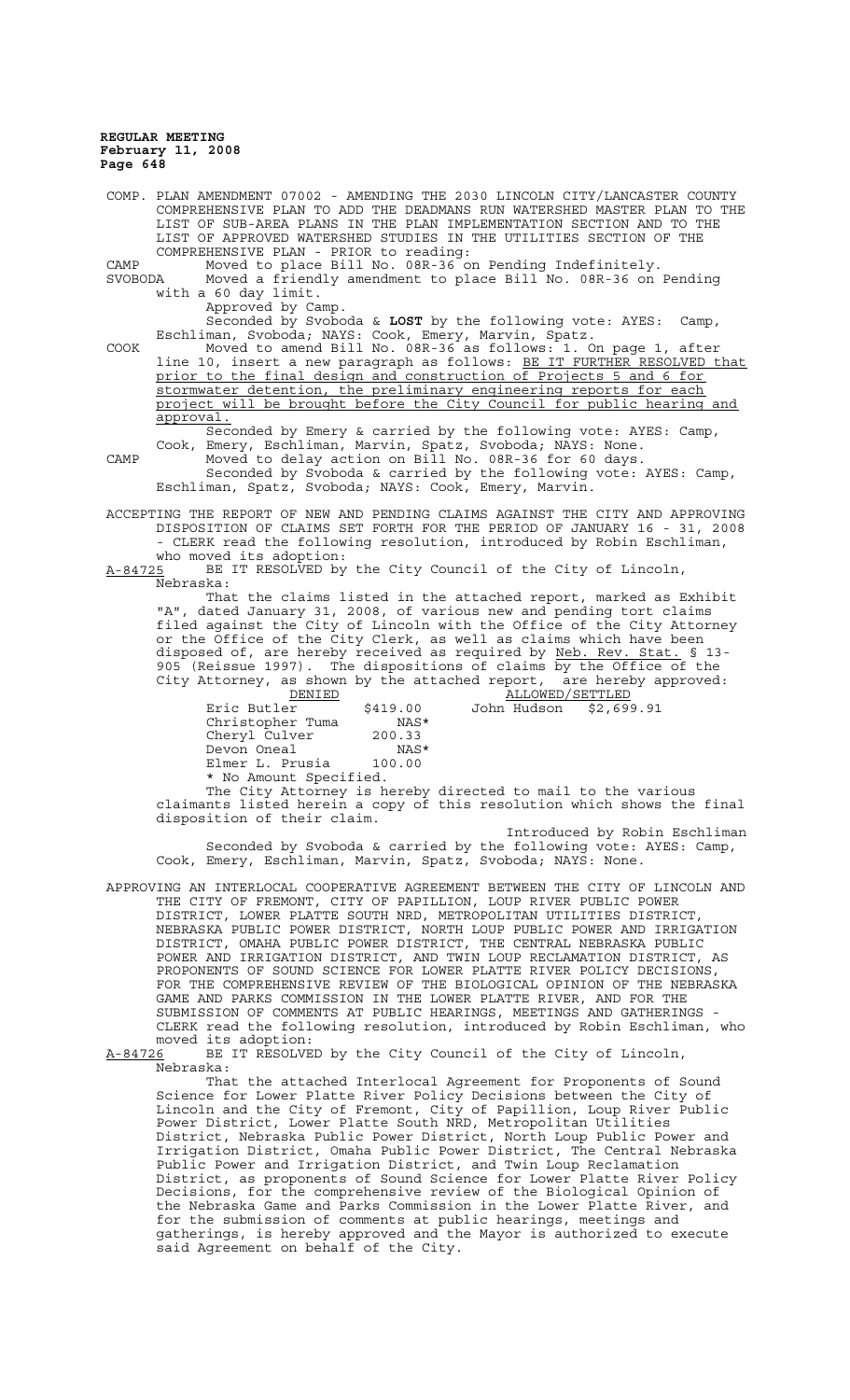The City Clerk is hereby directed to transmit a copy of the executed original Interlocal Agreement to Steve Huggenberger, Assistant City Attorney for distribution.

Introduced by Robin Eschliman Seconded by Svoboda & carried by the following vote: AYES: Camp, Cook, Emery, Eschliman, Marvin, Spatz, Svoboda; NAYS: None.

AUTHORIZING THE MAYOR TO EXECUTE A MULTI-YEAR CONTRACT PER CITY ORDINANCE WHEN FUNDING APPROPRIATIONS COMES FROM MORE THAN ONE FISCAL YEAR CIP FOR THE ANTELOPE VALLEY PHASE  $1$  - N/S ROAD NORTH OF Q TO Y STREET  $\cdot$ CLERK read the following resolution, introduced by Robin Eschliman, who moved its adoption:

A-84727 WHEREAS, the Antelope Valley N/S Roadway Project, "Q" to "Y" Street described as City Project 780108, State Project CM-55(143) – Control No. 11215b, has been approved by the City; and

WHEREAS, construction of the Antelope Valley N/S Roadway Project, "Q" to "Y" Street is scheduled to begin in June of 2008 with an anticipated completion date of July 2010; and

WHEREAS, the project is shown in the City's 2007-2013 Capital Improvement Program as Project No. 780108, Antelope Valley N/S Roadway Project, "Q" to "Y" Street with appropriations in the amount of \$4,360,600 in FY 2007/2008, and \$3,683,600 in FY 2008/2009; and \$1,352,700 in FY 2009/2010.

WHEREAS, funding for this work includes Federal Funds and City Funds; and

WHEREAS, the Public Works & Utilities Department believes it is in the public interest to enter into a multi-year contract for the Antelope Valley N/S Roadway Project, "Q" to "Y" Street to coordinate the construction of the project and to match the funding appropriation to the cash outlay; and

WHEREAS, Article VII, Section 3 of the Charter of the City of Lincoln provides that no contract involving the expenditure of money from appropriations of more than one year, other than appropriations of borrowed money, shall be valid unless approved by ordinance or resolution of the City Council.

NOW, THEREFORE, BE IT RESOLVED by the City Council of the City of Lincoln, Nebraska:

That the Mayor and Finance Director are authorized to approve expenditures and related transfers of funds or approvals in connection with the multi-year Joint Antelope Valley Authority (JAVA) N/S Roadway Project, "Q" to "Y" Street to be paid from C.I.P. funds for fiscal years 2008, 2009, and 2010.

Introduced by Robin Eschliman Seconded by Svoboda & carried by the following vote: AYES: Camp, Cook, Emery, Eschliman, Marvin, Spatz, Svoboda; NAYS: None.

AMENDING RESOLUTION A-84406 APPROVING SPECIAL PERMIT NO. 872F, TO EXPAND THE BOUNDARIES OF THE FIRETHORN COMMUNITY UNIT PLAN AND TO ADD 95 SINGLE FAMILY RESIDENTIAL LOTS, BY DELETING THE REQUIREMENT THAT THE PERMITTEE REVISE THE SITE PLAN TO SHOW A CONNECTION TO PIONEERS BOULEVARD PRIOR TO RECEIVING BUILDING PERMITS - CLERK read the following resolution, introduced by Robin Eschliman, who moved its adoption:

A-84728 WHEREAS, Firethorn Investment submitted an application designated as Special Permit No. 872F for authority to expand the boundaries of the Firethorn Community Unit Plan and to add 95 single family residential lots on property generally located northeast of the intersection of S. 84th Street and Pioneers Blvd.; and

WHEREAS, the Lincoln City/Lancaster County Planning Commission, after public hearing, conditionally granted said application in part upon condition that the site plan be revised to show a street connection to Pioneers Blvd.; and

WHEREAS, Firethorn Investment filed a notice of appeal appealing the action of the Planning Commission requiring the street connection; and

WHEREAS, after the action of the Lincoln City/Lancaster County Planning Commission, the Planning Department and Firethorn Investment reached a mutual agreement that the connection to Pioneers Blvd. could be deleted as a condition of approval; and

WHEREAS, Firethorn Investment misunderstood the nature of its appeal, not realizing that on appeal the entire application is forwarded to the City Council not just the condition appealed and that the action of the Planning Commission approving Special Permit No. 872F is deemed to be an advisory recommendation of approval; and

WHEREAS, Firethorn Investment, based upon that misunderstanding, failed to request a motion to amend to delete the condition requiring a street connection to Pioneers Blvd.; and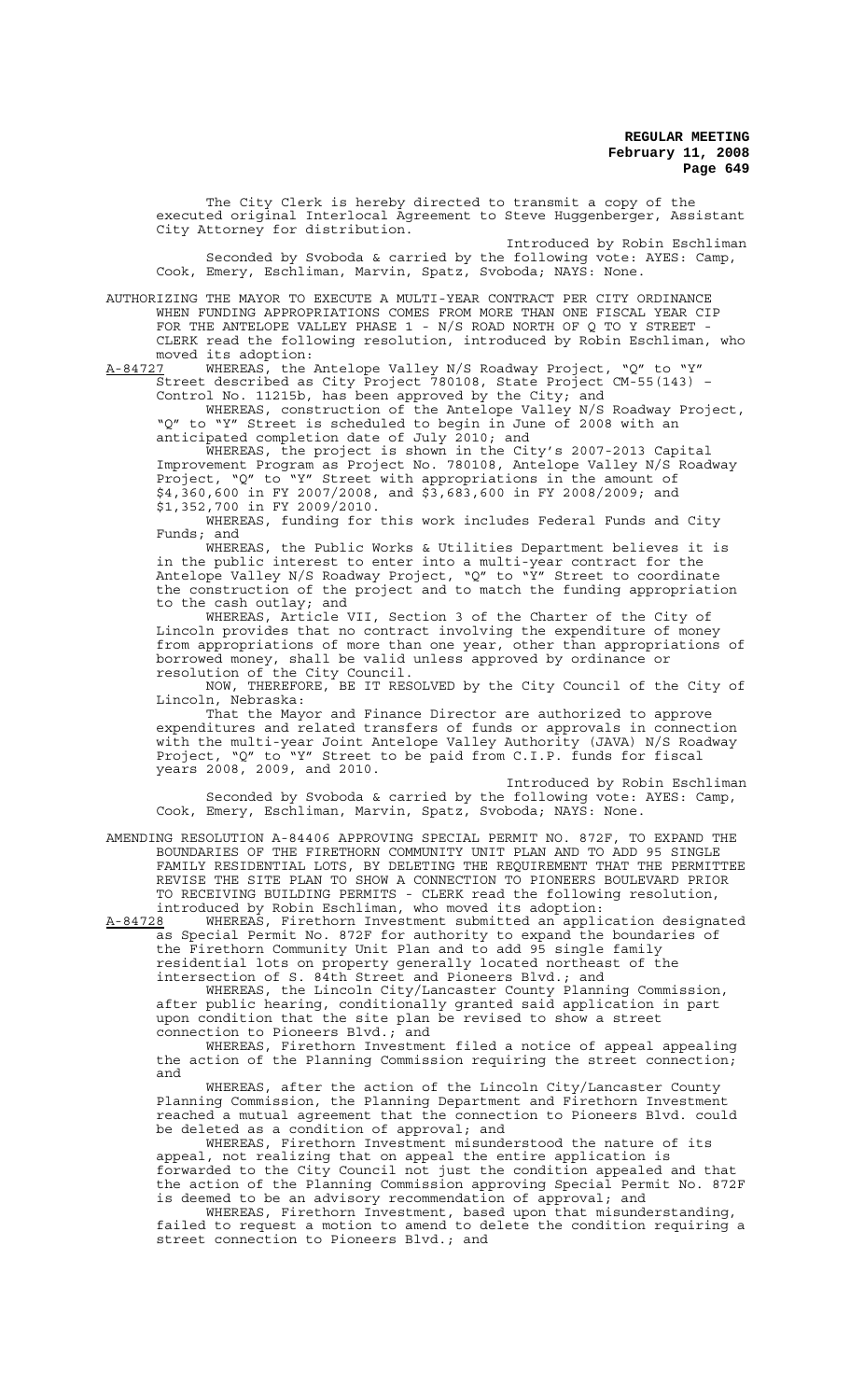> WHEREAS, the City Council adopted Resolution No. A-84406 approving Special Permit No. 872F with the requirement that the site plan be revised to show a street connection to Pioneers Blvd. prior to receiving building permits; and

WHEREAS, Firethorn Investment has asked the City Council to reconsider the approval of Special Permit No. 872F to eliminate the requirement that the site plan be revised to show a street connection to Pioneers Blvd.; and

WHEREAS, the community as a whole, the surrounding neighborhood, and the real property adjacent to the area included within the site plan for Special Permit No. 872F will not be adversely affected by eliminating the condition that the site plan be revised to show a street connection to Pioneers Blvd.

NOW, THEREFORE, BE IT RESOLVED by the City Council of the City of Lincoln, Nebraska:

That Resolution No. A-84406 be amended by amending page 2, line 23, to strike the words, "show a street connection to Pioneers Blvd." and that the following conditions numbers 4 through 17 be renumbered as conditions 3 through 16.

Introduced by Robin Eschliman Seconded by Svoboda & carried by the following vote: AYES: Camp, Cook, Emery, Eschliman, Marvin, Spatz, Svoboda; NAYS: None.

# **PETITIONS & COMMUNICATIONS**

SETTING THE HEARING DATE OF MONDAY, MARCH 3, 2008 AT 1:30 P.M. FOR THE APPLICATION OF THE GARAGE SPORTS BAR & GRILL, INC. DBA THE GARAGE SPORTS BAR & GRILL FOR A CLASS I LIQUOR LICENSE LOCATED AT 5551 S. 48 $^{\text{\tiny{\text{TH}}}}$ STREET - CLERK read the following resolution, introduced by John Spatz, who moved its adoption:<br>A-84729 BE IT RESOLVED by

A-84729 BE IT RESOLVED by the City Council, of the City of Lincoln, that a hearing date is hereby set for Mon., March 3, 2008 at 1:30 p.m. or as soon thereafter as possible in the City Council Chambers, County-City Building, 555 S.  $10^{\texttt{th}}$  St., Lincoln, NE, for Application of The Garage Sports Bar & Grill, Inc. dba The Garage Sports Bar & Grill for a Class I liquor license located at 5551 S. 48<sup>th</sup> Street.

If the Police Dept. is unable to complete the investigation by said time, a new hearing date will be set.

Introduced by John Spatz Seconded by Svoboda & carried by the following vote: AYES: Camp, Cook, Emery, Eschliman, Marvin, Spatz, Svoboda; NAYS: None.

SETTING THE HEARING DATE OF MONDAY, MARCH 3, 2008 AT 1:30 P.M. FOR THE MANAGER APPLICATION OF JESS VETROVSKY FOR GAS 'N SHOP INC. DBA GIT 'N SPLIT LOCATED AT 3201 WEST O STREET, 1545 CORNHUSKER HWY., 2801 O STREET, 5560 S. 48 $^{\text{\tiny{\text{TH}}}}$  STREET, 4401 N. 27 $^{\text{\tiny{\text{TH}}}}$  STREET, AND 951 WEST O STREET - CLERK read the following resolution, introduced by John Spatz, who

moved its adoption:<br>A-84730 BE IT RESOLVE A-84730 BE IT RESOLVED by the City Council, of the City of Lincoln, that a hearing date is hereby set for Mon., March 3, 2008 at 1:30 p.m. or as soon thereafter as possible in the City Council Chambers, County-City Building, 555 S. 10<sup>th</sup> St., Lincoln, NE, for Manager Application of Jess Vetrovsky for Gas 'N Shop, Inc. dba Git "N Split, located at 3201 West O Street, 1545 Cornhusker Hwy., 2801 O Street, 5560 S.  $48^{\rm th}$  Street,  $4401$ N. 27<sup>th</sup> Street, and 951 West O Street.

If the Police Dept. is unable to complete the investigation by said time, a new hearing date will be set.

Introduced by John Spatz Seconded by Svoboda & carried by the following vote: AYES: Camp, Cook, Emery, Eschliman, Marvin, Spatz, Svoboda; NAYS: None.

#### **MISCELLANEOUS BUSINESS - NONE**

## **REPORTS OF CITY OFFICERS**

CLERK'S LETTER AND MAYOR'S APPROVAL OF ORDINANCES AND RESOLUTIONS PASSED BY THE COUNCIL ON JANUARY 28,2008 - CLERK presented said report which was placed on file in the Office of the City Clerk.

CLERK'S LETTER AND MAYOR'S APPROVAL OF ORDINANCES AND RESOLUTIONS PASSED BY THE COUNCIL ON FEBRUARY 4, 2008 - CLERK presented said report which was placed on file in the Office of the City Clerk.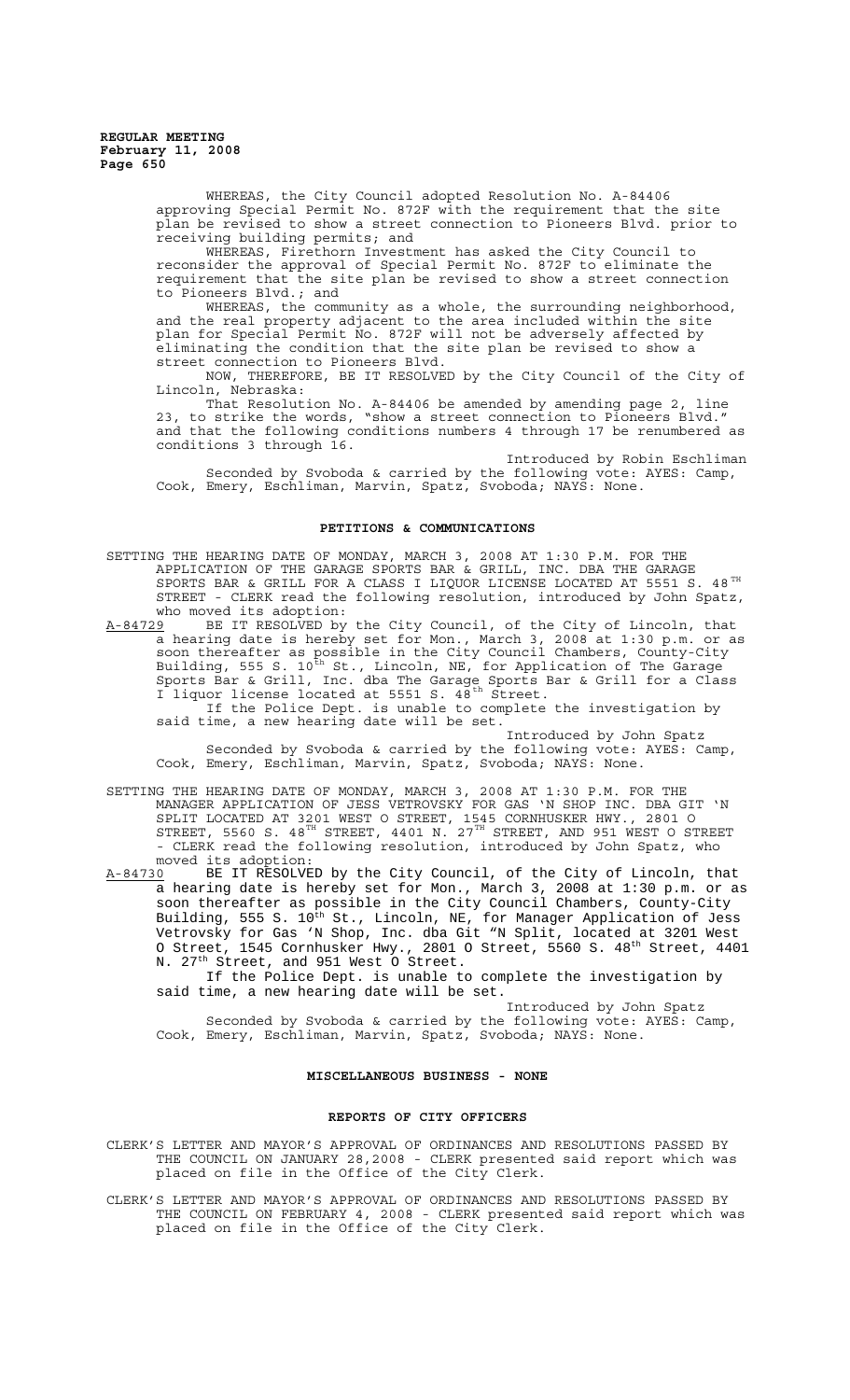APPROVING THE DISTRIBUTION OF FUNDS REPRESENTING INTEREST EARNINGS ON SHORT-TERM INVESTMENTS OF IDLE FUNDS DURING THE MONTH OF DECEMBER, 2007 -CLERK read the following resolution, introduced by John Spatz, who

moved its adoption:<br>A-84731 BE IT RESOLVE BE IT RESOLVED by the City Council of the City of Lincoln,

Nebraska: That during the month ended December 31, 2007, \$742,880.98 was earned from the investments of "IDLE FUNDS". The same is hereby distributed to the various funds on a pro-rata basis using the balance of each fund and allocating a portion of the interest on the ratio that such balance bears to the total of all fund balances.

Introduced by John Spatz Seconded by Svoboda & carried by the following vote: AYES: Camp, Cook, Emery, Eschliman, Marvin, Spatz, Svoboda; NAYS: None.

- LINCOLN WATER & WASTEWATER SYSTEM RECAPITULATION OF DAILY CASH RECEIPTS FOR JANUARY 2008 - CLERK presented said report which was placed on file in the Office of the City Clerk.
- REPORT FROM CITY TREASURER OF FRANCHISE TAX FOR THE MONTH OF DECEMBER 2007 FROM AQUILA - CLERK presented said report which was placed on file in the Office of the City Clerk.
- REPORT FROM CITY TREASURER OF FRANCHISE TAX FOR THE MONTH OF DECEMBER, 2007 FROM TIME WARNER CABLE - CLERK presented said report which was placed on file in the Office of the City Clerk.
- REPORT FROM CITY TREASURER OF TELECOMMUNICATION OCCUPATION TAX FOR THE MONTH OF OCT. - DEC., 2007: HELIO, COMTECH 21, ASSOCIATION ADMINISTRATORS, NECC TELECOM, COMPLIANCE SOLUTIONS, COMPLIANCE SOLUTIONS, T-MOBILE CENTRAL; NOVEMBER, 2007: NEW CINGULAR, AT&T OF MIDWEST, TWC DIGITAL PHONE, USCOC OF GREATER IOWA, CRICKET, NEBRASKA TECH. & TELECOMM., ADVANCED TEL, XO COMM., EARTHLINK, VOICECOM, BROADBAND DYNAMICS, TRAC FONE, LDMI, INTELLICALL OPERATOR, CINCINNATI BELL ANY DISTANCE, MCLEODUSA, WORKING ASSETS FUNDING SERV., ONSTAR, MOVIDA, BROADWING, VERIZON-BELL ATLANTIC, GLOBAL CROSSING BANDWIDTH, ACN, TELECORP, VIRGIN MOBILE USA, PRIMUS, QUANTUM SHIFT, CIMCO, BUSINESS PROD. SOLUTIONS, IBM GLOBAL, FLYING J, KDDI AMERICA, TCG OMAHA, UCN, USCOC OF NEBRASKA/KANSAS, TRANS NATIONAL, WHOLESALE CAMER, GLOBALSTAR USA, VERIZON-VERIZON SELECT, QWEST, NORSTAN NETWORK, GLOBAL CROSSING; DECEMBER, 2007: ALLTEL OF NE, WWC, D&D, SPRINT SPECTRUM, NEXTEL, ONE VERIZON WAY, SPRINT, COVISTA, AMERIVISION, GLOBALCOM, AFFINITY NETWORK, DIGIZIP.COM, LIGHTYEAR NETWORK SOLUTIONS, GTC TELECOM, ZONE TELECOM, TRI-M, ENHANCED, NOSVA, NOS, FIRST COMM., 360NETWORKS, BUSINESS TELECOM, NEXTEL WEST, 800 RESPONSE INFORMATION, BT AMERICAS, SBC LONG DISTANCE, ACCERIS, LEVEL 3, ACN, LEVEL 3, AT&T OF MIDWEST, COMTEL TELCOM ASSETS, AT&T OF MIDWEST, WINDSTREAM, TWC DIGITAL PHONE, QWEST; JAN. - DEC., 2007: ACCESS2GO, DEHACOM; JANUARY, 2008: SHAFFER - CLERK presented said report which was placed on file in the Office of the City Clerk.

REAPPOINTING BEATTY BRASCH AND KIM PHELPS TO THE STARTRAN ADVISORY BOARD FOR THREE-YEAR TERMS EXPIRING OCTOBER 20, 2010 - CLERK read the following resolution, introduced by Robin Eschliman, who moved its adoption: A-84732 BE IT RESOLVED by the City Council of the City of Lincoln,

 $A-84732$  BE<br>Nebraska:

That the reappointment of Beatty Brasch and Kim Phelps to the StarTran Advisory Board for three-year terms expiring October 20, 2010 is hereby approved.

Introduced by Robin Eschliman Seconded by Svoboda & carried by the following vote: AYES: Camp, Cook, Emery, Eschliman, Marvin, Spatz, Svoboda; NAYS: None.

APPOINTING RICK NOYES AND JOHN BAYLOR TO THE STARTRAN ADVISORY BOARD FOR THREE-YEAR TERMS EXPIRING OCTOBER 20, 2010 - CLERK read the following resolution, introduced by Robin Eschliman, who moved its adoption:

A-84733 BE IT RESOLVED by the City Council of the City of Lincoln, Nebraska:

That the appointment of Rick Noyes and John Baylor to the StarTran Advisory Board for three-year terms expiring October 20, 2010 is hereby approved.

Introduced by Robin Eschliman Seconded by Svoboda & carried by the following vote: AYES: Camp, Cook, Emery, Eschliman, Marvin, Spatz, Svoboda; NAYS: None.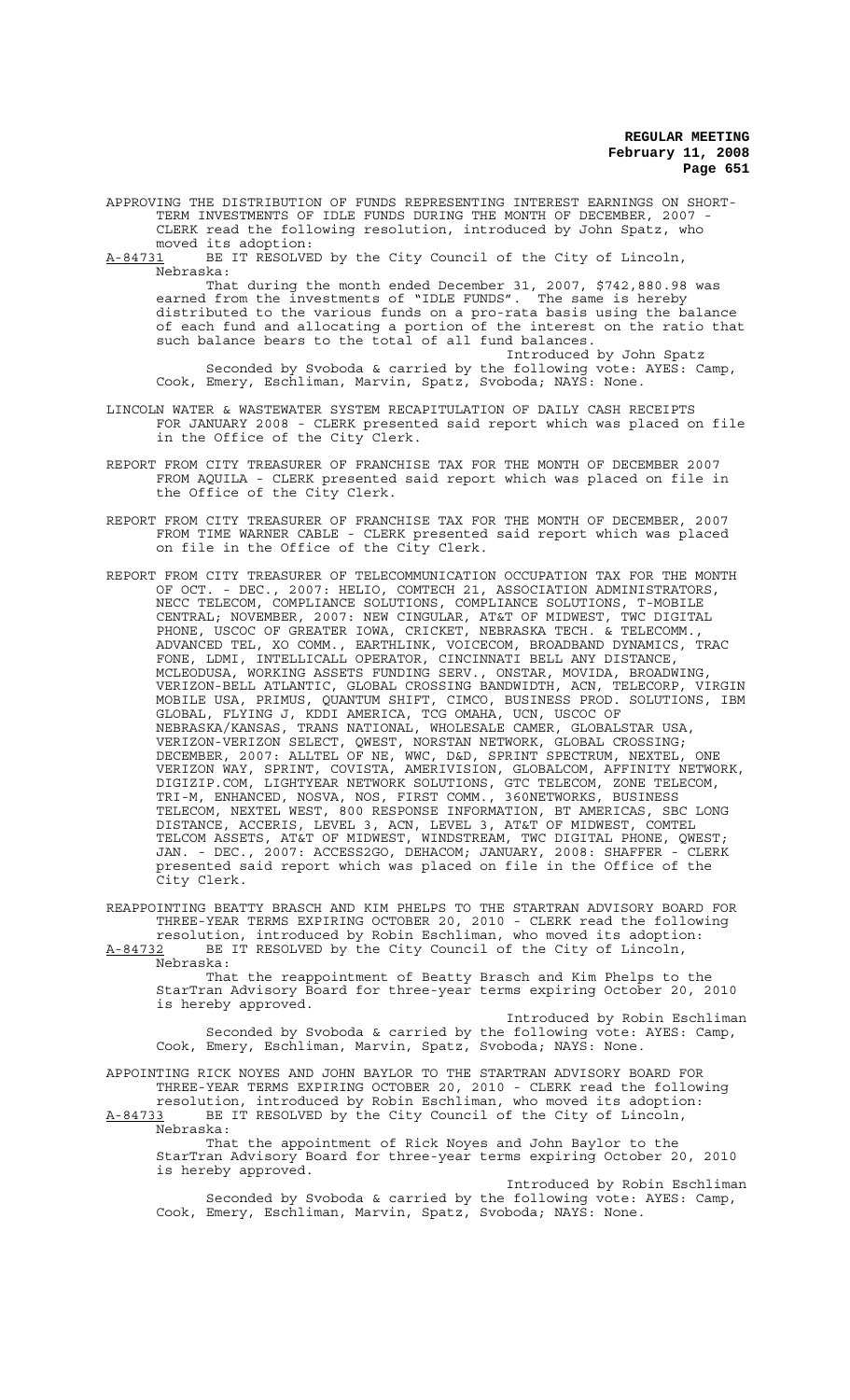APPOINTING CURT DONALDSON TO THE PARKS AND RECREATION ADVISORY BOARD TO FILL AN UNEXPIRED TERM EXPIRING APRIL 27, 2010 - CLERK read the following resolution, introduced by Robin Eschliman, who moved its adoption: A-84734 BE IT RESOLVED by the City Council of the City of Lincoln, Nebraska: That the appointment of Curt Donaldson to the Parks and Recreation Advisory Board to fill an unexpired term expiring April 27, 2010 is hereby approved. Introduced by Robin Eschliman Seconded by Svoboda & carried by the following vote: AYES: Camp, Cook, Emery, Eschliman, Marvin, Spatz, Svoboda; NAYS: None. REAPPOINTING STEVE MASTERS TO THE DISTRICT ENERGY CORPORATION FOR A TWO-YEAR TERM EXPIRING DECEMBER 31, 2009 - CLERK read the following resolution, introduced by Robin Eschliman, who moved its adoption: A-84735 BE IT RESOLVED by the City Council of the City of Lincoln, Nebraska: That the reappointment of Steve Masters to the District Energy Corporation for a two-year term expiring December 31, 2009 is hereby approved. Introduced by Robin Eschliman Seconded by Svoboda & carried by the following vote: AYES: Camp, Cook, Emery, Eschliman, Marvin, Spatz, Svoboda; NAYS: None. APPOINTING DALLAS MCGEE TO THE LINCOLN HOUSING AUTHORITY BOARD FOR A FIVE-YEAR TERM EXPIRING JULY 1, 2012 - CLERK read the following resolution, introduced by Robin Eschliman, who moved its adoption: A-84736 BE IT RESOLVED by the City Council of the City of Lincoln, Nebraska: That the appointment of Dallas McGee to the Lincoln Housing Authority Board for a five-year term expiring July 1, 2012 is hereby approved. Introduced by Robin Eschliman Seconded by Svoboda & carried by the following vote: AYES: Camp, Cook, Emery, Eschliman, Marvin, Spatz, Svoboda; NAYS: None. REQUEST OF PUBLIC WORKS TO SET THE PUBLIC HEARING DATE OF MONDAY, MARCH 10, 2008 AT 5:30 P.M. AND PLACE ON THE FORMAL CITY COUNCIL AGENDA THE FOLLOWING: 08R-53 AUTHORITY TO CREATE AN ALLEY PAVING SPECIAL ASSESSMENT DISTRICT, 33 $^{\text{\tiny{RD}}}$  TO 34 $^{\text{\tiny{TH}}}$  STREETS, D TO F STREETS & ASSESS THE COST THEREOF AGAINST THE BENEFITTED PROPERTY. CLERK Requested a motion to approve the Public Hearing date of Monday, March 10, 2008 at 5:30 p.m. and place on the Formal City Council Agenda.<br>MAN Somoved. ESCHLIMAN Seconded by Svoboda & carried by the following vote: AYES: Camp, Cook, Emery, Eschliman, Marvin, Spatz, Svoboda; NAYS: None. REQUEST OF PUBLIC WORKS TO SET THE DATE OF MONDAY, MARCH 3, 2008, AT 10:00 A.M. FOR BOARD OF EQUALIZATION SPECIAL ASSESSMENT GROUP I - CLERK requested a motion to approve the date of Monday, March 3, 2008 at 20:00 a.m. for Board of Equalization Special Assessment Group I. ESCHLIMAN Seconded by Svoboda & carried by the following vote: AYES: Camp, Cook, Emery, Eschliman, Marvin, Spatz, Svoboda; NAYS: None. **ORDINANCE - 1ST READING & RELATED RESOLUTIONS (AS REQUIRED)** CREATING AND ORDERING CONSTRUCTION OF SIDEWALK IMPROVEMENT DISTRICT NO. 95 IN VARIOUS LOCATIONS WITHIN THE CITY AND ASSESSING THE COST AGAINST THE BENEFITTED PROPERTY - CLERK read an ordinance, introduced by John Spatz, creating and ordering construction of Sidewalk Improvement District No. 95, defining the limits thereof, providing for the construction of public sidewalks therein, providing for the payment of

the cost thereof, designating the property to be benefitted and repealing all ordinances or parts of ordinances in conflict herewith,

the first time.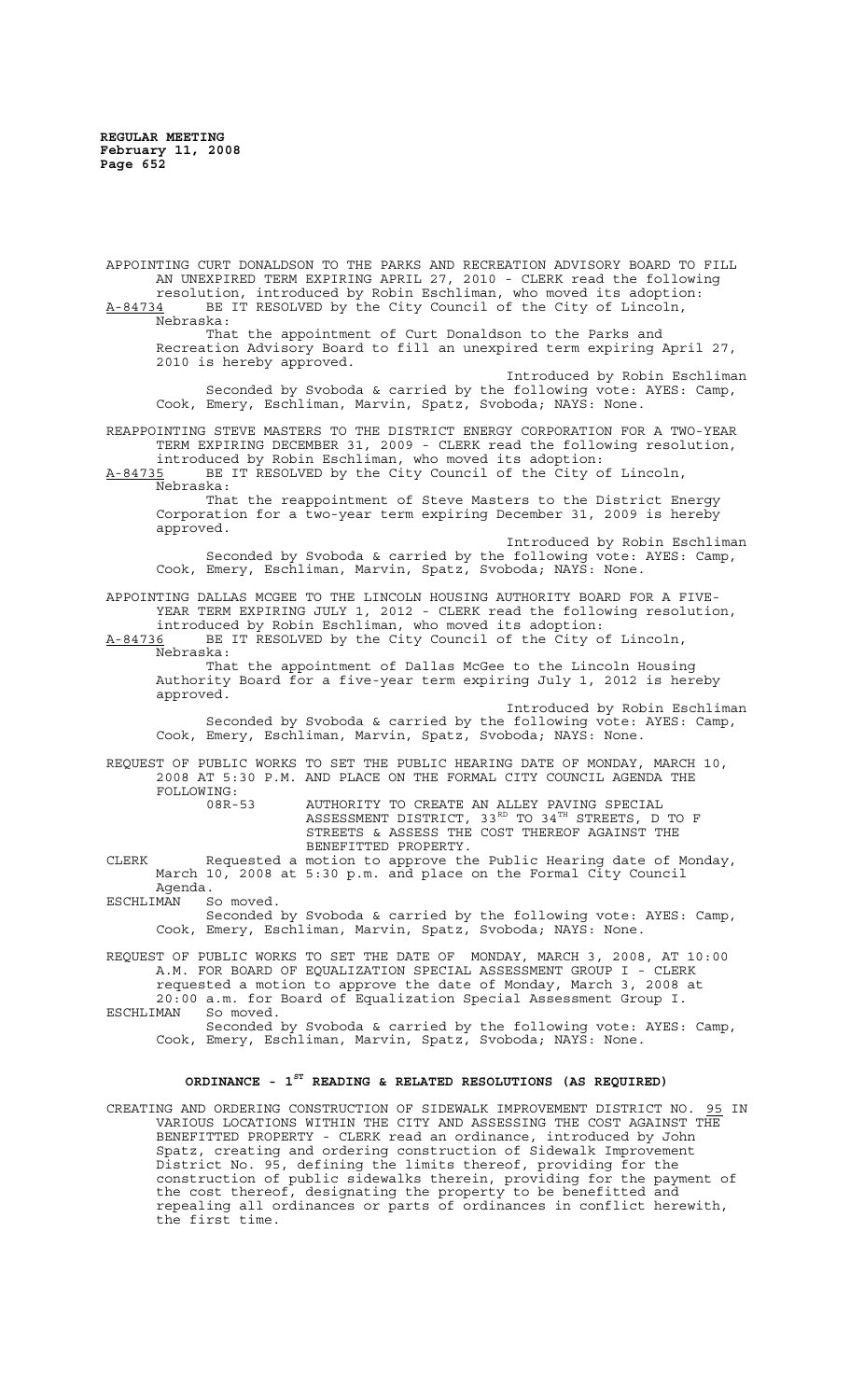- MISC. 08001 AMENDING TITLE 26 OF THE LINCOLN MUNICIPAL CODE RELATING TO LAND SUBDIVISIONS BY AMENDING SECTION 26.19.010 TO ALLOW FINAL PLATS TO BE DRAWN ON 24 LB. WHITE PAPER AND BY AMENDING SECTION 26.23.140 TO PROVIDE THAT LOTS SHOWN WITHIN THE BOUNDARIES OF AN APPROVED COMMUNITY UNIT PLAN, A PLANNED UNIT DEVELOPMENT, OR USE PERMIT ARE NOT REQUIRED TO FRONT UPON AND TAKE ACCESS TO A PUBLIC STREET OR PRIVATE ROADWAY, PROVIDED THAT A PERMANENT PUBLIC ACCESS EASEMENT TO AND FROM A PUBLIC STREET OR PRIVATE ROADWAY FOR SUCH RESIDENTIAL LOTS IS DEDICATED IN THE FINAL PLAT CREATING SUCH RESIDENTIAL LOTS AND THAT PERMANENT ACCESS EASEMENT (PUBLIC OR PRIVATE) TO AND FROM A PUBLIC STREET OR PRIVATE ROADWAY FOR SUCH NONRESIDENTIAL LOTS IS DEDICATED IN THE FINAL PLAT CREATING SUCH NONRESIDENTIAL LOTS - CLERK read an ordinance, introduced by John Spatz, amending Title 26 of the Lincoln Municipal Code relating to land subdivisions by amending Section 26.19.010 to allow the final plat to be drawn on 24 lb. white paper; by amending Section 26.23.140 to provide that lots shown within the boundaries of an approved community unit plan, a planned unit development or use permit are not required to front upon and take access to a public street ro private roadway, provided that a permanent public access easement to and from a public street or private roadway, provided that a permanent public access easement to and from a public street or private roadway for such residential lots is dedicated in the final plat creating such residential lots and that permanent access easement (public or private) to and from a public street or private roadway for such nonresidential lots is dedicated in the final plat creating such nonresidential lots; and repealing Sections 26.19.010 and 26.23.140 of the Lincoln Municipal Code as hitherto existing, the first time.
- CHANGE OF ZONE 07061 APPLICATION OF STEVE GLENN OF MGG ENTERPRISES FOR A CHANGE OF ZONE FROM B-1 LOCAL BUSINESS DISTRICT TO B-2 PLANNED NEIGHBORHOOD BUSINESS DISTRICT ON PROPERTY GENERALLY LOCATED SOUTHWEST<br>OF THE INTERSECTION OF VAN DORN STREET AND SOUTH 70TH STREET. (RELATED OF THE INTERSECTION OF VAN DORN STREET AND SOUTH 70TH STREET. (RELATED ITEMS: 08-11, 06R-50) (ACTION DATE: 3/3/08 - CLERK read an ordinance, introduced by John Spatz, amending the Lincoln Zoning District Maps attached to and made a part of Title 27 of the Lincoln Municipal Code, as provided by Section 27.05.020 of the Lincoln Municipal Code, by changing the boundaries of the districts established and shown thereon, the first time.
- PRE-EXISTING USE PERMIT NO. 07001A APPLICATION OF STEVE GLENN OF MGG ENTERPRISES TO DEVELOP 16,000 SQUARE FEET OF COMMERCIAL FLOOR AREA, WITH AN ADJUSTMENT TO THE PARKING REQUIREMENT TO ALLOW A TEMPORARY OUTDOOR STRUCTURE IN CONJUNCTION WITH THE USE OF THE BUILDING AS A CONVENIENCE HARDWARE STORE, ON PROPERTY GENERALLY LOCATED SOUTHWEST OF THE INTERSECTION OF VAN DORN STREET AND SOUTH 70TH STREET. (RELATED ITEMS: 08-11, 06R-50) (ACTION DATE: 3/3/08)

# ORDINANCES - 3<sup>RD</sup> READING & RELATED RESOLUTIONS (as required)

- COMP. PLAN CONFORMITY 07025 DECLARING APPROXIMATELY 43,200 SQUARE FEET GENERALLY LOCATED AT N.W. 52ND STREET AND WEST HUNTINGTON AVE. AS SURPLUS PROPERTY AND AUTHORIZING THE SALE THEREOF - PRIOR to reading: COOK Moved to place Bill No. 08-5 on Pending indefinitely. Seconded by Camp & carried by the following vote: AYES: Camp, Cook, Emery, Eschliman, Marvin; NAYS: Spatz, Svoboda.
- AMENDING CHAPTER 4.08 OF THE LINCOLN MUNICIPAL CODE RELATING TO THE CITIZEN POLICE ADVISORY BOARD BY AMENDING SECTION 4.08.010 RELATING TO THE POWERS AND DUTIES OF THE BOARD TO PROVIDE THAT THE BOARD SHALL HAVE NO JURISDICTION TO HEAR COMPLAINTS OR CONDUCT AN INVESTIGATION WHILE A CRIMINAL OR CIVIL ACTION RELATING TO THE COMPLAINT IS PENDING AGAINST EITHER THE COMPLAINANT OR THE OFFICER OR OFFICERS INVOLVED; AMENDING SECTION 4.08.020 RELATING TO THE JURISDICTION OF THE BOARD TO PROVIDE THE BOARD SHALL LOSE JURISDICTION OVER A COMPLAINT IF THE COMPLAINANT FILES A CIVIL ACTION RELATING TO THE SAME FACTS AS THE COMPLAINT BEFORE THEM; AMENDING SECTION 4.08.030 RELATING TO COMPLAINTS MADE TO THE CITIZEN POLICE ADVISORY BOARD TO PROVIDE THAT THE CHAIRPERSON MAY DISMISS CERTAIN TYPES OF COMPLAINTS, SUBJECT TO REVIEW BY THE BOARD AS A WHOLE - Clerk read an ordinance, introduced by Jonathan Cook, amending Chapter 4.08 of the Lincoln Municipal Code relating to the Citizen Police Advisory Board by amending Section 4.080.010 relating to the powers and duties of the Board to provide that the Board shall have no jurisdiction to hear complaints or conduct an investigation while a criminal or civil action relating to the complaint is pending against either the complainant or the officer or officers involved; amending Section 4.08.020 relating to the jurisdiction of the Board to provide the Board shall lose jurisdiction over a complaint if the complainant files a civil action relating to the same facts as the complaint before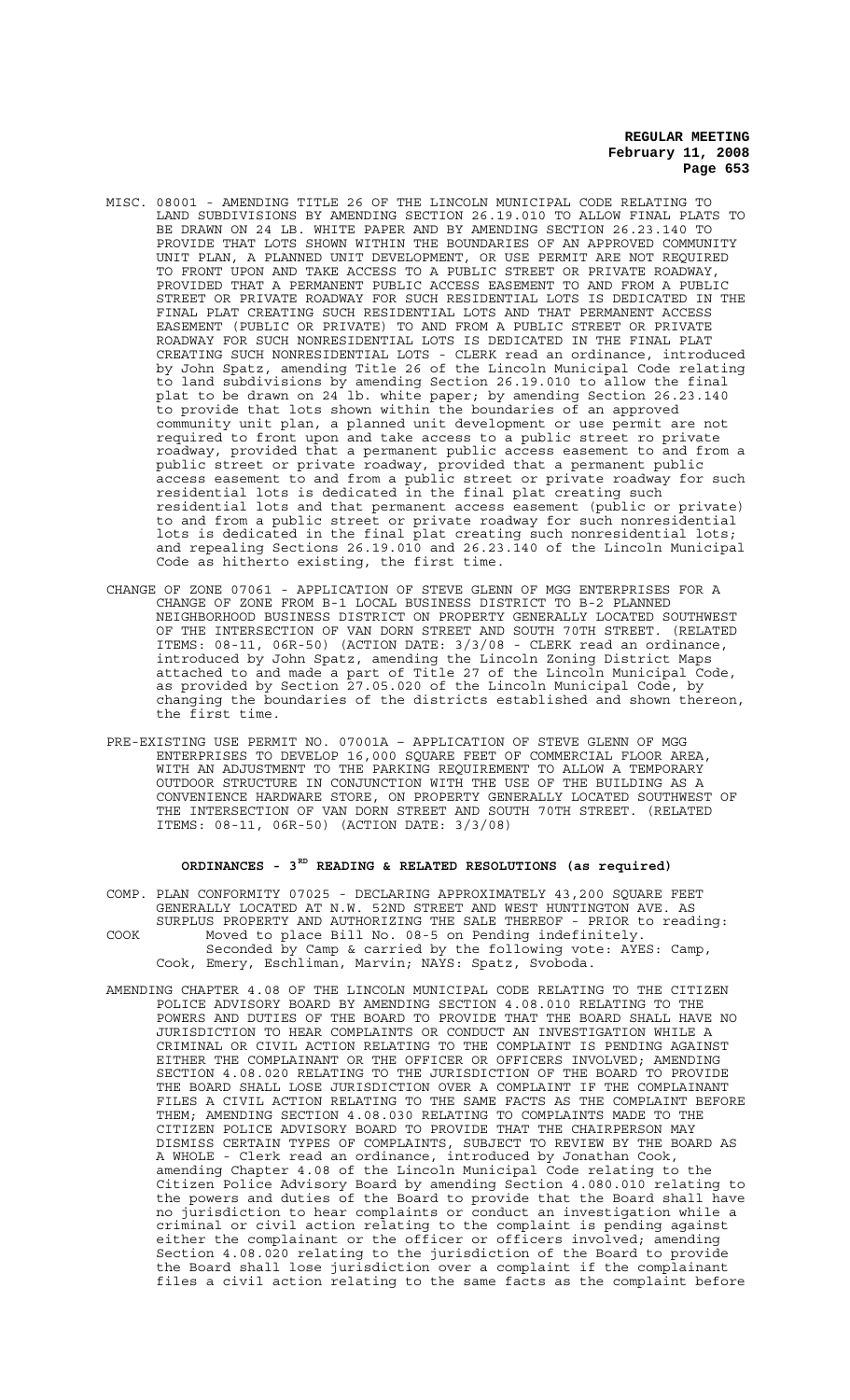> them; amending Section 3.08.030 relating to complaints made to the Citizen Police Advisory Board to provide that the chairperson may dismiss certain types of complaints, subject to review by the Board as a whole; and repealing Sections 4.08.010, 4.08.020, and 4.08.030 of the Lincoln Municipal Code as hitherto existing, the third time.

COOK Moved to pass the ordinance as read. Seconded by Svoboda & carried by the following vote: AYES: Camp, Cook, Emery, Eschliman, Marvin, Spatz, Svoboda; NAYS: None. The ordinance, being numbered **#19044**, is recorded in Ordinance Book #26, Page

APPROVING THE DEVELOPMENT AND CONDITIONAL ZONING AGREEMENT BETWEEN THE CITY AND HOOG GEBOUW EAST LLC RELATING TO THE DEVELOPMENT OF PROPERTY GENERALLY LOCATED AT N. 84TH AND HOLDREGE STREETS. (RELATED ITEMS: 08R-24, 08-7, 08R-25)- CLERK read the following resolution, introduced by Jonathan Cook, who moved its adoption:

A-84737 BE IT RESOLVED by the City Council of the City of Lincoln, Nebraska:

That the agreement titled Development and Conditional Zoning Agreement, which is attached hereto, marked as Attachment "A" and made a part hereof by reference, between the City of Lincoln and HOOG GEBOUW EAST, LLC, for a change of zone from O-3 Office Park to B-2 Planned Neighborhood Business and from B-2 Planned Neighborhood Business to O-3 Office Park zoning district for development of the property generally located at N. 84th and Holdrege Streets, is hereby approved.

BE IT FURTHER RESOLVED that the Mayor is authorized to execute the Development and Conditional Zoning Agreement on behalf of the City. BE IT FURTHER RESOLVED that the City Clerk is directed to return two fully executed copies of this Agreement to Rick Peo, Chief

Assistant City Attorney, for distribution to the Applicant. BE IT FURTHER RESOLVED that the City Clerk is directed to record the Development and Conditional Zoning Agreement or a summary memorandum thereof with the Register of Deeds, filing fees to be paid by the Applicant.

Introduced by Jonathan Cook Seconded by Svoboda & carried by the following vote: AYES: Camp, Cook, Emery, Eschliman, Marvin, Spatz, Svoboda; NAYS: None.

CHANGE OF ZONE 07059 – APPLICATION OF HOLDREGE INVESTORS LLC AND MORNING GLORY ESTATES ASSOCIATION, INC. FOR A CHANGE OF ZONE FROM O-3 OFFICE PARK DISTRICT TO B-2 PLANNED NEIGHBORHOOD BUSINESS DISTRICT, AND FROM B-2 PLANNED NEIGHBORHOOD BUSINESS DISTRICT TO O-3 OFFICE PARK DISTRICT ON PROPERTY GENERALLY LOCATED AT N. 84TH STREET AND HOLDREGE STREET. (RELATED ITEMS: 08R-24, 08-7, 08R-25) - CLERK read an ordinance, introduced by Jonathan Cook, amending the Lincoln Zoning District Maps attached to and made a part of Title 27 of the Lincoln Municipal Code, as provided by Section 27.05.020 of the Lincoln Municipal Code, by changing the boundaries of the districts established and shown thereon, the third time.

COOK Moved to pass the ordinance as read.

Seconded by Svoboda & carried by the following vote: AYES: Camp, Cook, Emery, Eschliman, Marvin, Spatz, Svoboda; NAYS: None. The ordinance, being numbered **#19045**, is recorded in Ordinance Book #26, Page

- USE PERMIT NO. 128B APPLICATION OF HOLDREGE INVESTORS LLC AND MORNING GLORY ESTATES ASSOCIATION, INC. TO AMEND THE EXISTING USE PERMIT TO CHANGE APPROVED OFFICE USE TO HOTEL, RESTAURANT AND RETAIL USES, AND TO INCREASE THE MAXIMUM HEIGHT IN THE B-2 DISTRICT FROM 40' TO 45' ON PROPERTY GENERALLY LOCATED AT N. 84TH STREET AND HOLDREGE STREET. (RELATED ITEMS: 08R-24, 08-7, 08R-25) - PRIOR to reading:
- COOK Moved to amend Bill No. 08R-25 as follows: 1. On page 2, lines 26 and 27, delete the words "the developer to construct." 2. On page 2, delete lines 30 through 32 in their entirety. 3. Re-letter the subsequent paragraphs accordingly.

Seconded by Emery & carried by the following vote: AYES: Camp, Cook, Emery, Eschliman, Marvin, Spatz, Svoboda; NAYS: None. CLERK Read the following resolution, introduced by Jonathan Cook, who

moved its adoption:<br>A-84738 WHEREAS, Hold WHEREAS, Holdrege Investors LLC and Morning Glory Estates Association, Inc., have submitted an application in accordance with Sections 27.27.080 of the Lincoln Municipal Code designated as Use Permit No. 128B to amend the approved uses under the existing use permit from office use to hotel, restaurant and retail uses, and to increase the maximum height in the B-2 district from 40 feet to 45 feet, on property generally located at N. 84th Street and Holdrege Street, and legally described as:

Lots 5, 6, 7, 8, and 9, Block 2, Morning Glory Estates Addition; Lot 1, Block 3, and Outlot "C", Morning Glory Estates Addition; Lots 1 and 7, Morning Glory Estates 2nd Addition; Lot 3, Morning Glory Estates 4th Addition; Lots 1, 2, 3, 4, 5, and Outlots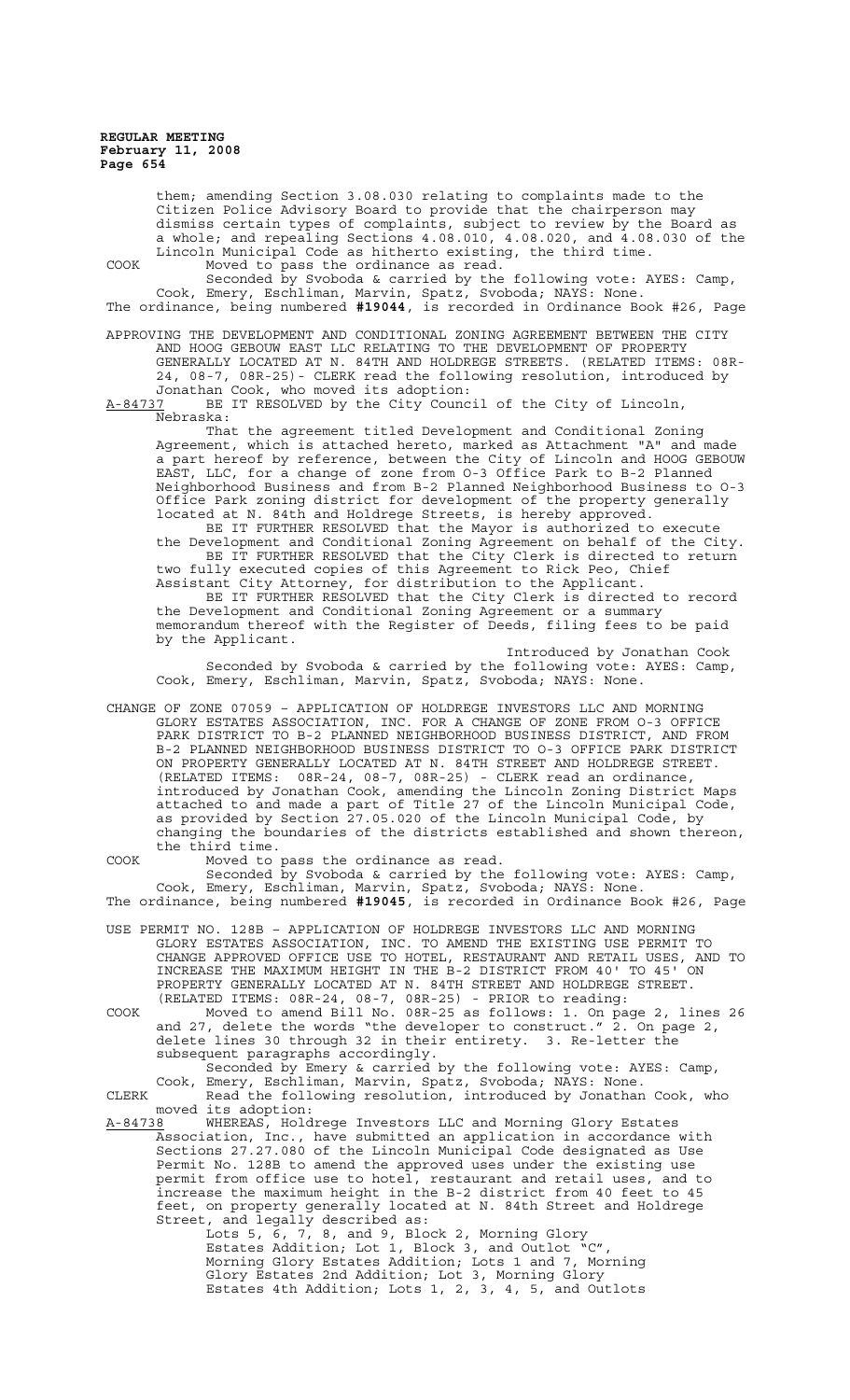"A", "B", and "C", Morning Glory Estates 5th Addition; a portion of Lexington Avenue right-of-way, and a portion of N. 86th Street right-of-way, all located in the Southwest Quarter of Section 14, Township 10 North, Range 7 East of the 6th P.M., City

of Lincoln, Lancaster County, Nebraska;

WHEREAS, the real property adjacent to the area included within the site plan for this amendment to the development within the use permit will not be adversely affected; and

WHEREAS, said site plan together with the terms and conditions hereinafter set forth are consistent with the intent and purpose of Title 27 of the Lincoln Municipal Code to promote the public health, safety, and general welfare.

NOW, THEREFORE, BE IT RESOLVED by the City Council of the City of Lincoln, Nebraska:

That the application of Holdrege Investors LLC and Morning Glory Estates Association, Inc., hereinafter referred to as "Permittee", to amend the approved uses under the existing use permit from office use to hotel, restaurant and retail uses, and to increase the maximum height in the B-2 district from 40 feet to 45 feet, on the property legally described above be and the same is hereby granted under the provisions of Section 27.31.100 of the Lincoln Municipal Code upon condition that construction and operation of said development be in strict compliance with said application, the site plan, and the following additional express terms, conditions, and requirements:

1. This permit approves 114,350 square feet of commercial floor area with an adjustment to the B-2 height requirements to allow 45 foot tall buildings.

2. Before receiving building permits, the Permittee shall cause to be prepared and submitted to the Planning Department for review and approval a revised and reproducible final plot plan including 5 copies with all required revisions as listed below:

- a. Remove internal sidewalks from the use permit plans. The placement of internal sidewalks will be evaluated at the time of building permits.
- b. Revise General Notes #16 to correct spelling of "MUNICIPAL" and "PREMISES".
- c. Revise General Notes #43 to state "PARKING LOT LIGHTING WILL BE DESIGNED UTILIZING FULL CUT OFF FIXTURES."
- d. Revise General Notes #15 to allow "JOINT PARKING" for Outlots A, B, and D.
- e. The traffic study references a future 250' west bound right turn lane in Holdrege Street. The turn lane and required right-of-way need to be shown on the plans.
- f. Revise General Notes #44 to state "N. 86<sup>TH</sup> STREET NORTH OF LEXINGTON AVENUE WILL BE CONSTRUCTED PRIOR TO THE ISSUANCE OF AN OCCUPANCY PERMIT FOR THE PROPOSED HOTEL."
- g. Add General Note #45 to state "IF TRAFFIC VOLUMES AND/OR CRASH RATES INCREASE TO A LEVEL THAT WOULD WARRANT A SIGNAL, PUBLIC WORKS WOULD REQUIRE <del>THE</del> DEVELOPER TO CONSTRUCT A MEDIAN TO LIMIT ACCESS TO LEFT IN, RIGHT IN, AND RIGHT OUT ONLY."
- 3. Before receiving building permits, the Permittee shall: a. Submit to the Planning Department an escrow or some other method of securing the funding for the construction of the median on Holdrege Street for the
	- N. 86th Street intersection.<br>b. a. Provide Public Works with information describing how the additional lots in the southwest corner of the development are to be provided water and sanitary sewer service.
	- $\overline{c}$ . b. The construction plans comply with the approved plans.

Before occupying the buildings, all development and construction must conform with the approved plans.<br>5. All privately-owned improvements shall All privately-owned improvements shall be permanently

maintained by the Permittee or an appropriately established association approved by the City Attorney.

6. The terms, conditions, and requirements of this resolution shall run with the land and shall be binding upon the Permittee, its successors and assigns.

7. The Permittee shall sign and return the letter of acceptance to the City Clerk within 60 days following the approval of this resolution, provided, however, said 60-day period may be extended up to six months by administrative amendment. The clerk shall file a copy of the letter of acceptance with the Register of Deeds, filling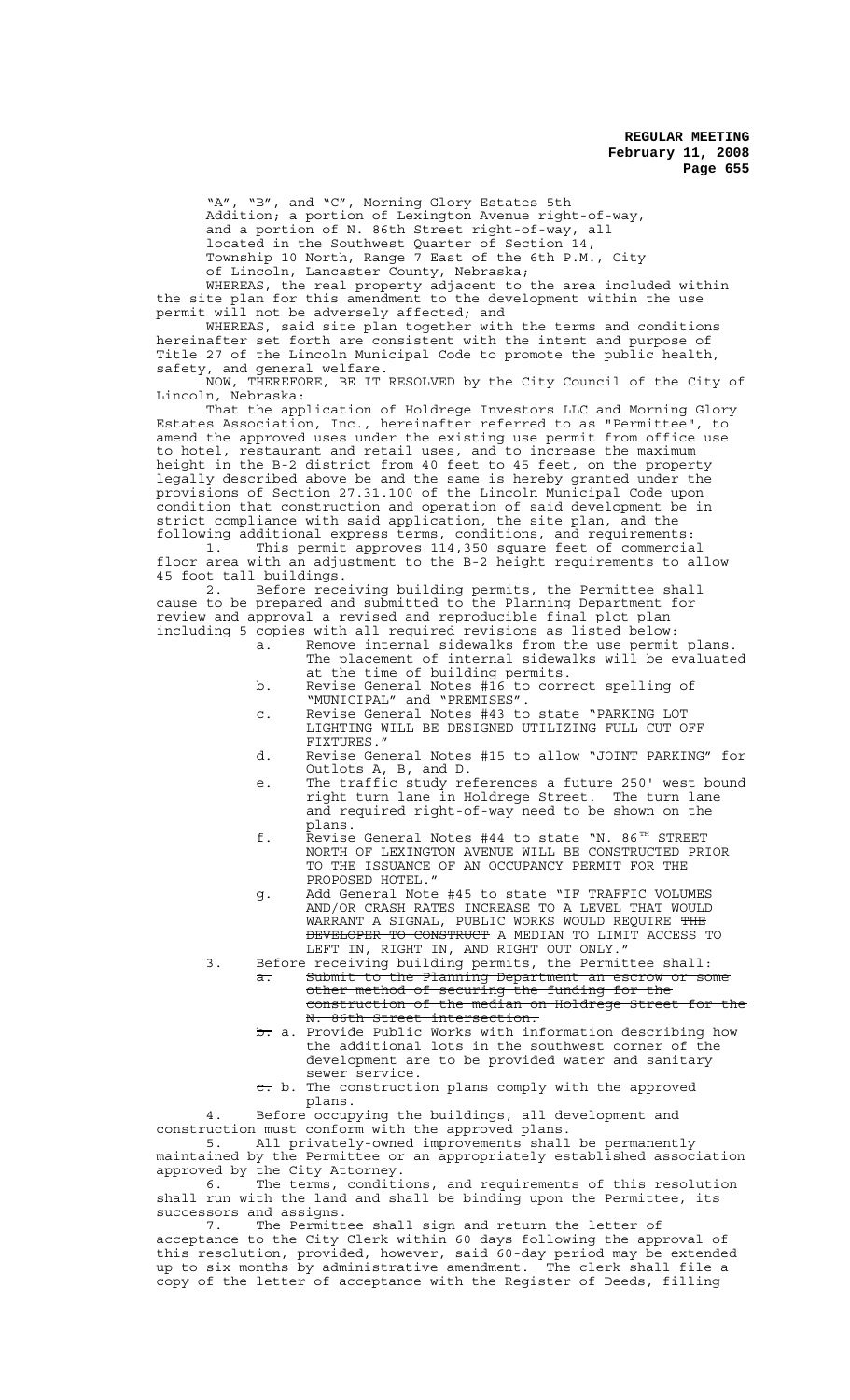fees therefor to be paid in advance by the Permittee.

8. The site plan as approved with this resolution voids and supersedes all previously approved site plans, however all resolutions approving previous permits remain in force unless specifically amended by this ordinance.

Introduced by Jonathan Cook Seconded by Svoboda & carried by the following vote: AYES: Camp, Cook, Emery, Eschliman, Marvin, Spatz, Svoboda; NAYS: None.

#### **RESOLUTIONS - ACTION ONLY**

ADOPTING THE LES 2008 RATE SCHEDULES, SERVICE REGULATIONS, AND COST ANALYSIS SUMMARY PROVIDING FOR A SYSTEM AVERAGE INCREASE OF 5.5 PERCENT, TO BE EFFECTIVE MARCH 1, 2008 - PRIOR to reading:

COOK Moved to change the effective date from March 1, 2008 to March 1, 2009.

Seconded by Emery & **LOST** by the following vote: AYES: Cook, Emery, Marvin; NAYS: Camp, Eschliman, Spatz, Svoboda. CAMP Moved Motion to Amend #2 which read as follows:

1. Amend the "2008 Rate Schedules, Service Regulations and Cost Analysis Summary" to maintain the present level for "Customer/Developer Aid to Construction Fee" by maintaining the \$400 per lot charge as opposed to the proposed increase to \$540 per lot.

Seconded by Svoboda & carried by the following vote: AYES: Camp, Eschliman, Spatz, Svoboda; NAYS: Cook, Emery, Marvin.

COOK Moved Motion to Amend #1 which read as follows: 1. On page 1, line 13, change "5.5%" to 5.0%.

2. Amend the "2008 Rate Schedules, Service Regulations and Cost Analysis Summary" by substituting a 5.0% increase in electric rates rather than the proposed system average of 5.5%.

Seconded by Emery & carried by the following vote: AYES: Cook, Emery, Marvin; NAYS: Camp, Eschliman, Spatz, Svoboda. CLERK Read the following resolution, introduced by Jonathan Cook, who

moved its adoption: A-84739 WHEREAS, rate schedules and service regulations for the use

and services of Lincoln Electric System of the City of Lincoln, including the electric energy sold, furnished or supplied by said City of Lincoln, Nebraska, have been established by resolution from time to time, the last one being Resolution No. A-83733, adopted by the City Council on February 6, 2006, and approved by the Mayor on February 9, 2006; and

WHEREAS, the Administrative Board of the Lincoln Electric System has recommended to the City Council of the City of Lincoln, Nebraska, that the document entitled, "2008 Rate Schedules, Service Regulations and Cost Analysis Summary" which is attached hereto and fully incorporated herein, be adopted for the use of Lincoln Electric System and the provision of services to ratepayers in the service area of Lincoln Electric System; and

WHEREAS, the rate recommendation demonstrating the justification for a system average increase of 5.5 5.0% to be effective March 1, 2008 has been approved by the Lincoln Electric Administrative Board at its regular Board meeting of January 18, 2008, and is consistent with the City of Lincoln's Bond Ordinance for Lincoln Electric System regarding rates; and

WHEREAS, it is evident to the City Council of the City of Lincoln, Nebraska, that the justification for said rates and charges has been demonstrated and therefore said rates should be adopted.

NOW, THEREFORE, BE IT RESOLVED by the City Council of the City of Lincoln, Nebraska:

That effective March 1, 2008, the attached "2008 Rate Schedules, Service Regulations and Cost Analysis Summary" for the use of Lincoln Electric System and the provision of services to ratepayers in the service area of Lincoln Electric System is hereby established and adopted; and

BE IT FURTHER RESOLVED that Resolution No. A-83733, adopted on February 6, 2006, is hereby superseded by this Resolution effective March 1, 2008.

Introduced by Jonathan Cook Seconded by Svoboda & carried by the following vote: AYES: Camp, Emery, Eschliman, Spatz, Svoboda; NAYS: Cook, Marvin.

**REGISTERED TO SPEAK SESSION - NONE**

**OPEN MICROPHONE SESSION - NONE**